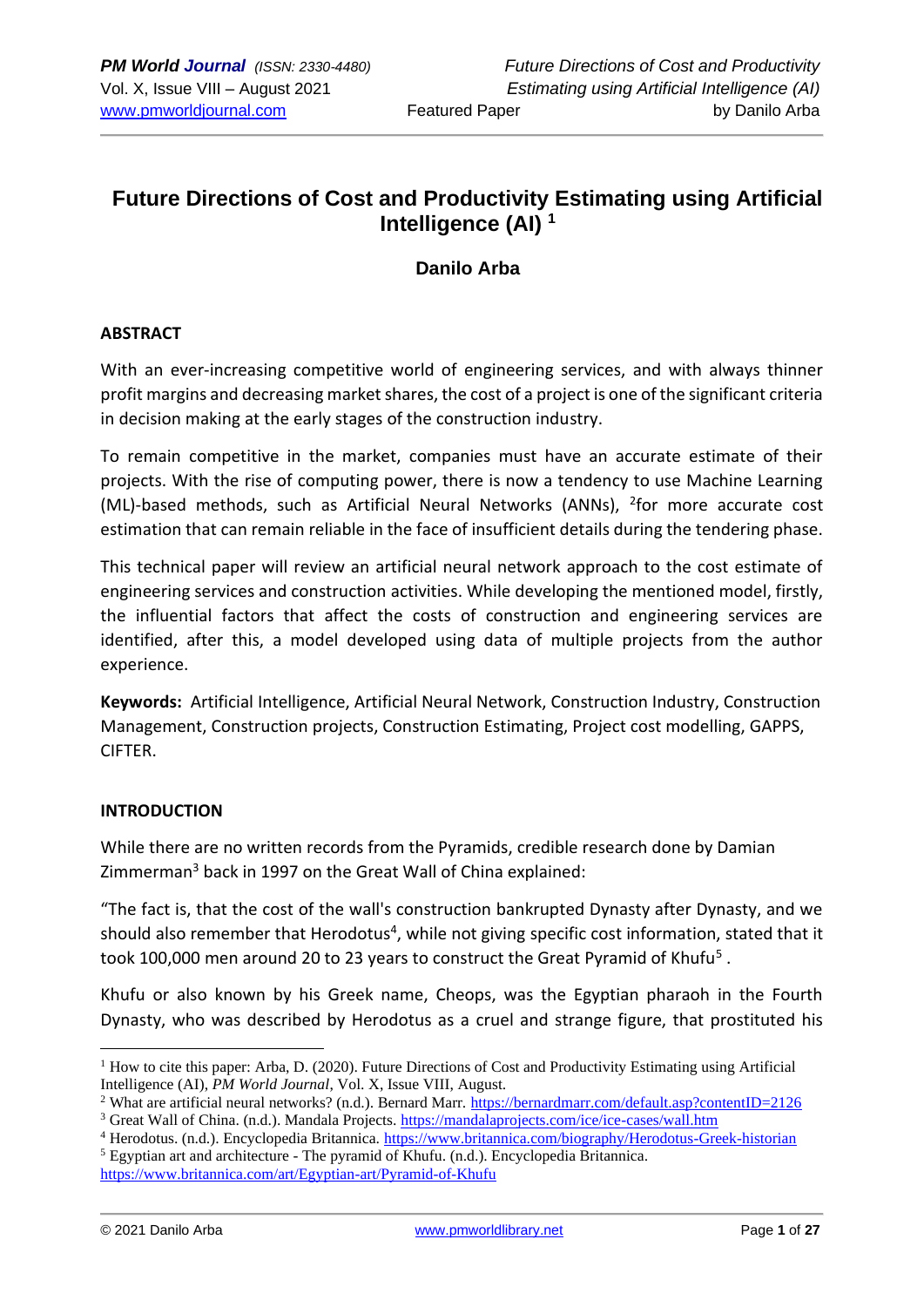daughter as he runs out of money although the Westcar Papyrus<sup>6</sup> describes Khufu as a traditional oriental monarch: good-natured, amiable to his inferiors and interested in human existence and magic. Despite not being remembered as fondly as his father, the funerary cult of Khufu was still followed in the 26th Dynasty, and he became increasingly popular during the Roman period.



Figure 01: The Westcar Papyrus and the Miracle Stories of the Old Kingdom<sup>7</sup>

With the construction industry embarks on the much-touted journey to embrace leading-edge technologies like blockchain, digital twins, 3D printing, drones and laser scanning, it cannot lose sight of the fundamental responsibilities of meeting the critical project metrics of time and cost.

For almost seven decades the Project Management Triangle—also known as the Triple Constraint or Iron Triangle<sup>8</sup>—has been the base of a rubric for measuring project management success. Over the years, project teams have increased other constraints such as risk, safety, sustainability, to this list.

Considering the always increasing scrutiny from the public, project cost management comes to the focal point. While we consider this, how can the industry address the issue of cost overruns? Can we use technology to improve estimating, budgeting, managing, and controlling project

<sup>6</sup> The Westcar papyrus. (2017, April 5). Ancient History Encyclopedia.

[https://www.ancient.eu/The\\_Westcar\\_Papyrus/](about:blank)

<sup>7</sup> The Westcar papyrus and the miracle stories of the old kingdom. (2016, October 28). Ancient Origins | Reconstructing the story of humanity's past. [https://www.ancient-origins.net/artifacts-ancient-writings/westcar](about:blank)[papyrus-and-miracle-stories-old-kingdom-006895](about:blank)

<sup>&</sup>lt;sup>8</sup> Project management triangle | Overview of triple constraints. (n.d.). StarAgile Consulting | Certification Training Courses. [https://staragile.com/blog/project-management-triangle](about:blank)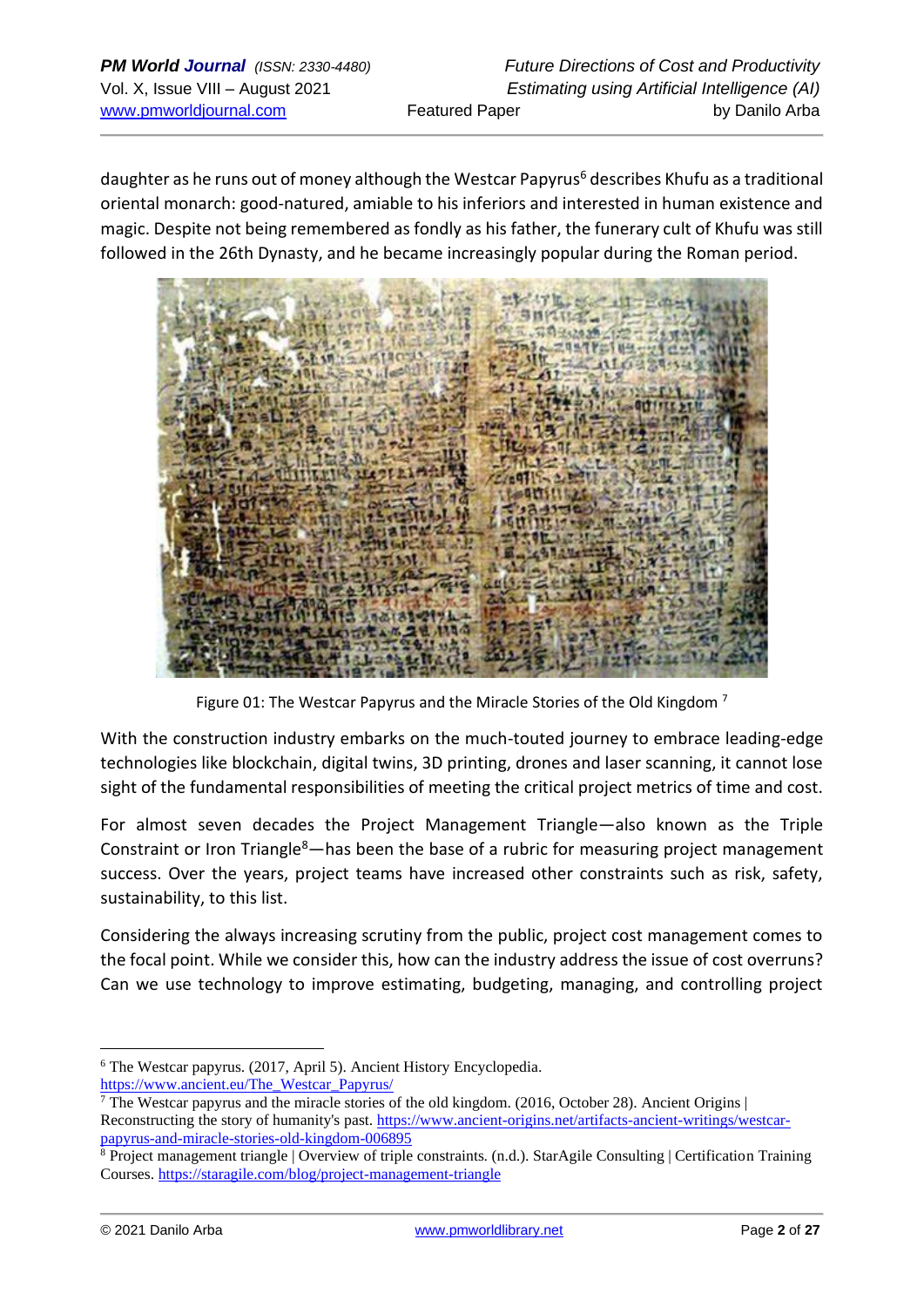costs to reduce cost overruns? More specifically can artificial intelligence (AI)<sup>9</sup> improve the estimation of construction projects costs? This technical paper articulates an answer to these critical questions.

What is a construction estimate? The dictionary meaning of a cost estimate is to "An approximation of the probable cost of a product, program, or project computed based on available information.<sup>"10</sup>. Considering a construction project, an estimate is the approximate cost of resources required to complete the project. Early construction estimates produced to determine the viability or affordability of the project whereas more accurate and detailed estimates developed to procure construction services. However, it has to be noticed the lack of standardisation in the levels of cost estimates.

Whit the project progressing the accuracy of the estimate increases with more information becoming available. The steps used to develop an estimate are similar between different standards, such as NASA, the US Accountability Office, the Guild of Project controls and AACE International<sup>11</sup>.

Why are estimates not accurate? Experts mainly blame imprecisions on technical, psychological, and political-economic factors. Experts can mainly say that experts feel that psychological and political-economic factors play a dominant role and result in optimism bias and 'strategic misrepresentation'.

The author believes that data, data analytics, and artificial intelligence fortify the view from outside to overcome the optimism bias and the strategic misrepresentation in the construction estimates.

But how can artificial intelligence help cost estimators? Data analytics supported by Artificial Intelligence techniques can help the organisations develop meaningful insights industry-wide historical data.

<sup>9</sup> What is artificial intelligence (AI)? (2020, June 3). [https://www.ibm.com/cloud/learn/what-is-artificial-intelligence](about:blank) <sup>10</sup> What is the cost estimate? definition and meaning. (n.d.). BusinessDictionary.com. [https://www.businessdictionary.com/definition/cost-estimate.html](about:blank)

<sup>&</sup>lt;sup>11</sup> W20.1\_Budgeting continuous improvements and process estimating. (2020, September 26). Danilo Arba Blog. [https://www.daniloarba.com/post/copy-of-w20-1\\_budgeting-continuous-improvements-and-process-estimating](about:blank)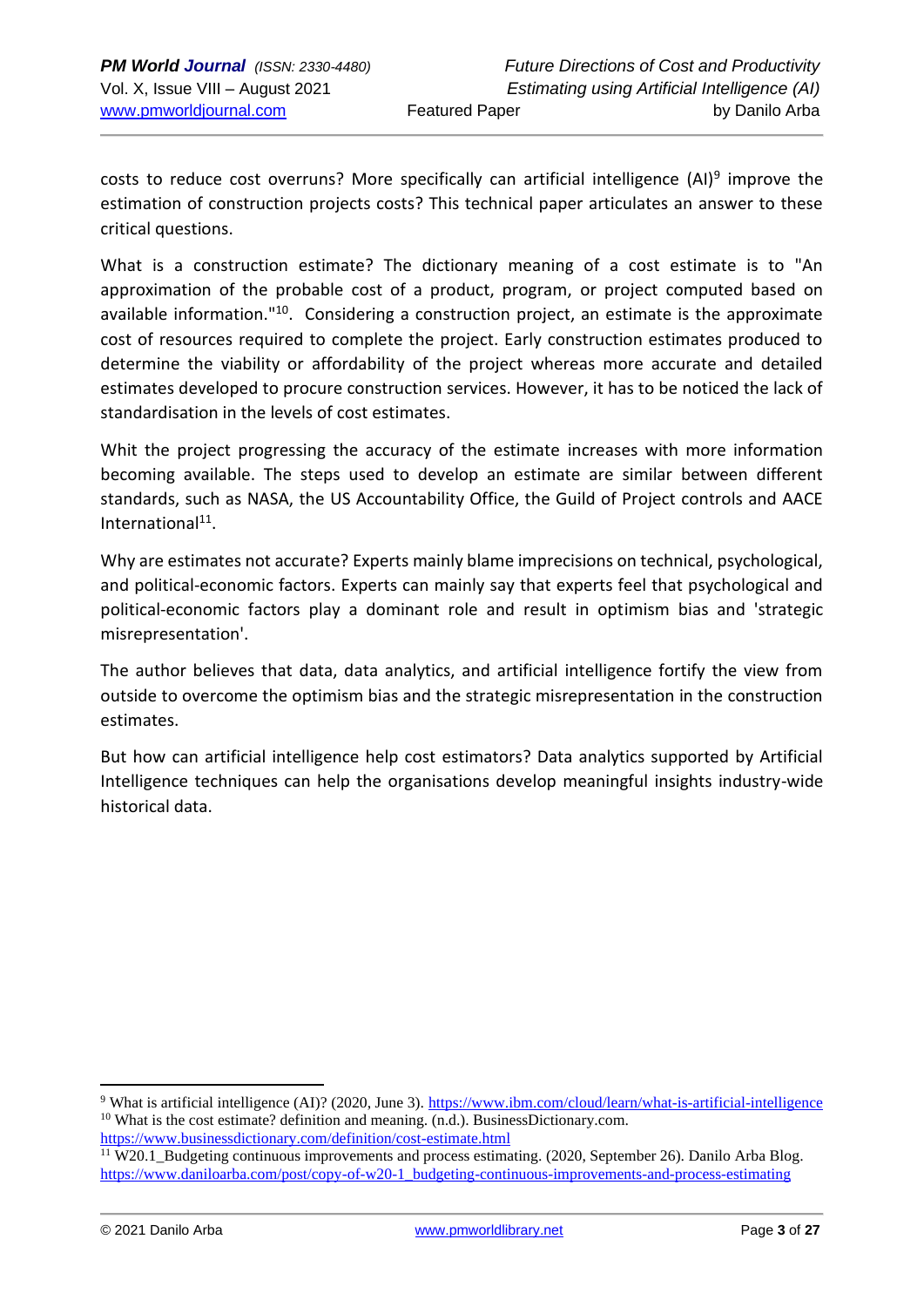| <b>Featured Paper</b> |
|-----------------------|
|-----------------------|

| Less<br>Definition | <b>Guild of Project</b><br><b>Controls</b> | <b>AACE Current</b> | <b>ANZI Z94.0</b><br>(PMI) | <b>AACE (Pre-</b><br>1972)                     | <b>Association of</b><br><b>Cost Engineers</b><br>(AcostE) UK                                               | Norwegian<br>Project<br><b>Management</b><br><b>Association</b> | <b>American</b><br>Society of<br><b>Professional</b><br><b>Estimators</b><br>(ASPE) |
|--------------------|--------------------------------------------|---------------------|----------------------------|------------------------------------------------|-------------------------------------------------------------------------------------------------------------|-----------------------------------------------------------------|-------------------------------------------------------------------------------------|
|                    | Level 1                                    |                     | Order of                   |                                                | Order of                                                                                                    | Concession<br><b>Estimate</b>                                   |                                                                                     |
|                    |                                            | Class 5             | Magnitude ('-30%           | Order of<br>Magnitude                          | <b>Magnitude</b><br><b>Estimate Class IV</b><br>('-30% to +30%<br><b>Study Estimate</b><br><b>Class III</b> | <b>Exploration</b><br><b>Estimate</b>                           | Level 1                                                                             |
|                    |                                            |                     | $to + 50\%)$               |                                                |                                                                                                             | <b>Feasibility</b><br><b>Estimate</b>                           |                                                                                     |
|                    | Level 2                                    | Class 4             |                            | <b>Study Estimate</b>                          |                                                                                                             | <b>Authorizaton</b><br><b>Estimate</b>                          |                                                                                     |
|                    |                                            |                     | <b>Budget Estimate</b>     | Preliminary<br><b>Estimate</b>                 | ('-20% to + 20%                                                                                             |                                                                 | Level 2                                                                             |
| Scope              | Level 3                                    | Class 3             | ('-15% to +30%)            |                                                | <b>Budget Estimate</b><br><b>Class II</b><br>$('-10% to + 10%$                                              | <b>Master Control</b><br><b>Estimate</b>                        | Level 3                                                                             |
| <b>More</b>        | Level 4                                    | Class 2             |                            | <b>Definitive Estimate Definitive Estimate</b> | <b>Definitive Estimate</b><br>Class I                                                                       | <b>Current Control</b><br><b>Estimate</b>                       | Level 4                                                                             |
|                    |                                            |                     | $('-5% to +15%)$           |                                                |                                                                                                             |                                                                 | Level 5                                                                             |
|                    | Level 5                                    | Class 1             |                            | <b>Detailed Estimate</b>                       | $('-5% to + 5%)$                                                                                            |                                                                 | Level 6                                                                             |

Figure 02: Illustrating the lack of standardisation in Levels of Cost Estimates $^{12}$ 

In general terms, AI can help develop company-specific and, even better, industry-wide benchmarks that can reduce optimism bias and strategic misrepresentation.

We classify and categorise unclassified cost data for organisations with a huge amount of granular cost data that normally is unclassified and unstructured, rendering it unusable. The data must be classified using a high-level cost classification system to utilise this type of historical data.

Unclassified cost data, in electronic formats, is normally available. AI tools that perform natural language processing<sup>13</sup> might be used to classify this type of data into a predefined cost classification system. A natural language classifier can, as a first step, be trained and tested with the use of historical cost data. Once we have trained the system, it can process vast volumes, form historical projects, cost data, to classify it into cost categories and cost groups.

Artificial neural networks  $(ANN)^{14}$ inspired by the human nervous system, are a form of artificial intelligence, more precisely the neurons. This is for sure one of the main tools used in machine learning.

<sup>&</sup>lt;sup>12</sup> What is a Cost Estimate? Guild of project controls compendium and reference (Car). (n.d.). Planning Planet | dedicated to Project Controls. [https://www.planningplanet.com/guild/gpccar/introduction-to-managing-cost](about:blank)[estimating-budgeting](about:blank)

<sup>&</sup>lt;sup>13</sup> What is natural language processing? (2020, July 2). IBM - United States. [https://www.ibm.com/cloud/learn/natural-language-processing](about:blank)

<sup>&</sup>lt;sup>14</sup> Seker, E. (2020, September 16). Artificial neural networks (ANN). Medium. [https://towardsdatascience.com/artificial-neural-networks-ann-21637869b306](about:blank)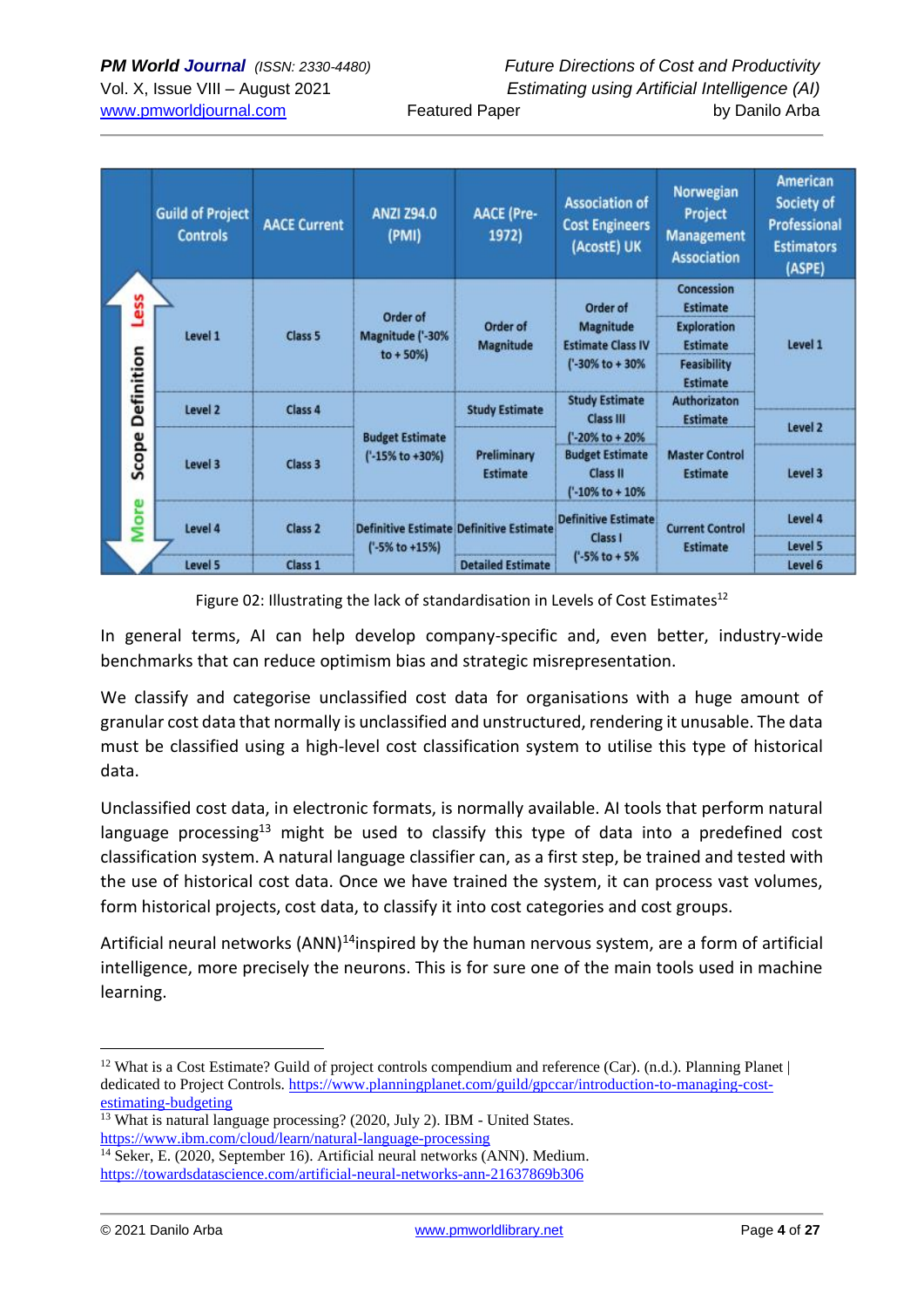Once we have established a supervised learning and testing process, we can use it to predict the cost of our new building using the trained ANN.

It is vital for analogous estimating to identify a similar historical project that can estimate a new project's cost. (CBR) Case-based reasoning can be used to enhance to identify and recalling the comparator project.<sup>15</sup>, that is a different artificial intelligence form.

In CBR, we can use historical database of projects, to allow to bring back a project that is similar by project attributes using a metric called similarity index<sup>16</sup>. The information needed to estimate the project and knowledge from the retrieved project is 'reused' to arrive at a preliminary estimate, further improved via the 'revise' process, leading to the cost estimate's confirmed data. At this point, the new project itself is 'retained' in the historical project database as a learned case or project for future use.

In conclusion, the author envisions using historical cost data and analytics powered by AI can improve the estimating process significantly.

In new projects, these tools can inform in a very early stage, cost advice and guarantee accurate and precise cost estimates, help monitor and control project costs, and assist in forensic cost analysis.

For industry-wide benchmarks and related solutions, clients, in particular, public clients must lead the way.

As detailed before our scope of works to ensure the project's achievement for constructing two hospitals for our case study. We have available historical data from previous projects.

So how can we leverage the use of artificial intelligence to:

- 1. Classify and categorise unclassified cost data from previous projects.
- 2. Develop a statistical model for parametric estimation.
- 3. Identify reference class projects.

### **METHODOLOGY**

### **STEP 1**

In the last 20 years, statistics made it possible to develop predictive algorithms that are much more efficient, especially inaccuracy. In the field of cost estimation, which are the possible applications? While traditional analytical models based on the product or service's manufacturing processes still are primarily used in our society, statistical models are gradually

<sup>&</sup>lt;sup>15</sup> What is case-based reasoning (CBR)? Definition from WhatIs.com. (2019, August 16). SearchEnterpriseAI. [https://searchenterpriseai.techtarget.com/definition/case-based-reasoning-CBR](about:blank)

<sup>&</sup>lt;sup>16</sup> Similarity and metrics in case-based reasoning. (n.d.). ResearchGate. [https://www.researchgate.net/publication/27827429\\_Similarity\\_and\\_metrics\\_in\\_case-based\\_reasoning](about:blank)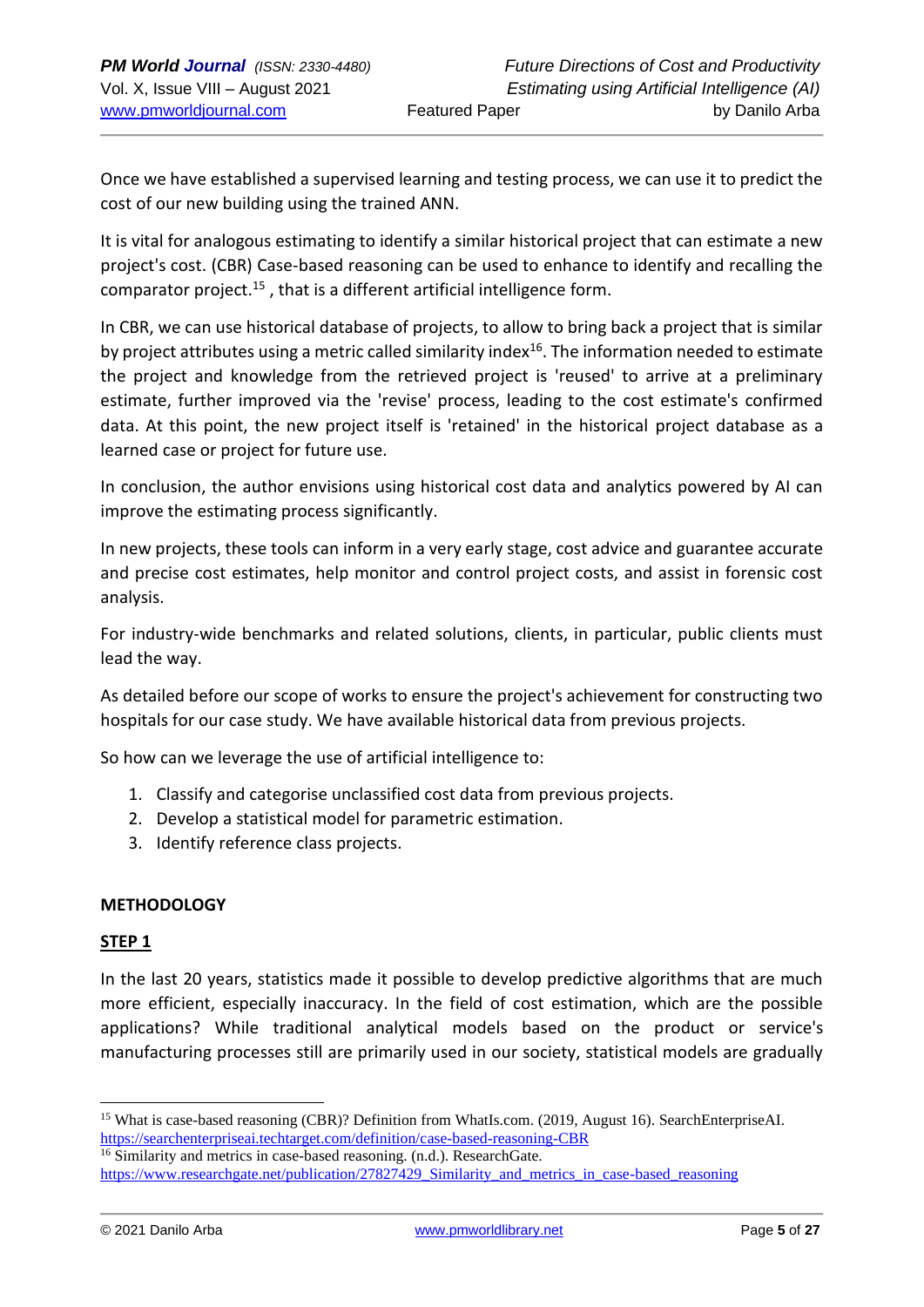imposing themselves for their formidable efficiency. Nevertheless, rather than an opposition, these two methods are enriched and complement each other for better cost modelling.

As a reminder, there are now three main methods used to estimate the cost of a product:

- *The analogical method<sup>17</sup>*: with this method we estimate, for a new product, the cost compared to similar products produced or purchased previously. The reliability of this method is not very high but can be used in extremely upstream phases (the study of opportunity) when the project's characteristics or the service are unknown.
- *The analytical method<sup>18</sup>:* by modelling the cost of a product in the process of industrial production.
- This method is based on the cost structure of the product of which it estimates each intermediate element, based on the materials & components involved, process costs (machine and labour), and related structural costs. By using this method, we estimate the cost of a product or service by statistical modelling. This method uses similar product or service histories to define equations or statistical laws that model the cost evolution according to specific parameters known as "cost drivers".
- *The parametric method<sup>19</sup>:* Whit this method estimates the cost of a product or service by statistical modelling. Using this method with similar product or service histories to define equations or statistical laws that models the cost evolution according to specific parameters known as "cost drivers".

These models are typically based on linear, multilinear, polynomial, or logarithmic regressions. These estimation methods have several advantages:

- The company characteristics make it possible to estimate the cost of a new product/service (weight, size, volumes, country of production, critical elements of the specification) without necessarily knowing the manufacturing process's details or external benchmarks. It is, therefore, a rapid and straightforward implementation method.
- On the other hand, basing our analysis on the observation of products/services manufactured or purchased in the past, the estimated cost is most probably more consistent and precise than a "theoretical" analytical model. This is sure of the quality of the history quality.
- These statistical methods are beneficial in the early phases of the life cycle (opportunity, feasibility, detailed design) because they make it possible to quickly make the right decisions for an optimised design and accelerate the time to market

<sup>17</sup> (PDF) Effort estimation using an analogy. (1996, April 25). ResearchGate. [https://www.researchgate.net/publication/3625950\\_Effort\\_estimation\\_using\\_analogy](about:blank)  $18$  What is analytical estimating - definition of analytical estimating by business training. (n.d.).

[https://www.businesstrainingcollege.com/business/Analytical-Estimating.htm](about:blank)

<sup>&</sup>lt;sup>19</sup> Parametric estimating. (2008, January 15). Project Management Knowledge - Simply explained by a PMIcertified Project Manager. [https://project-management-knowledge.com/definitions/p/parametric-estimating/](about:blank)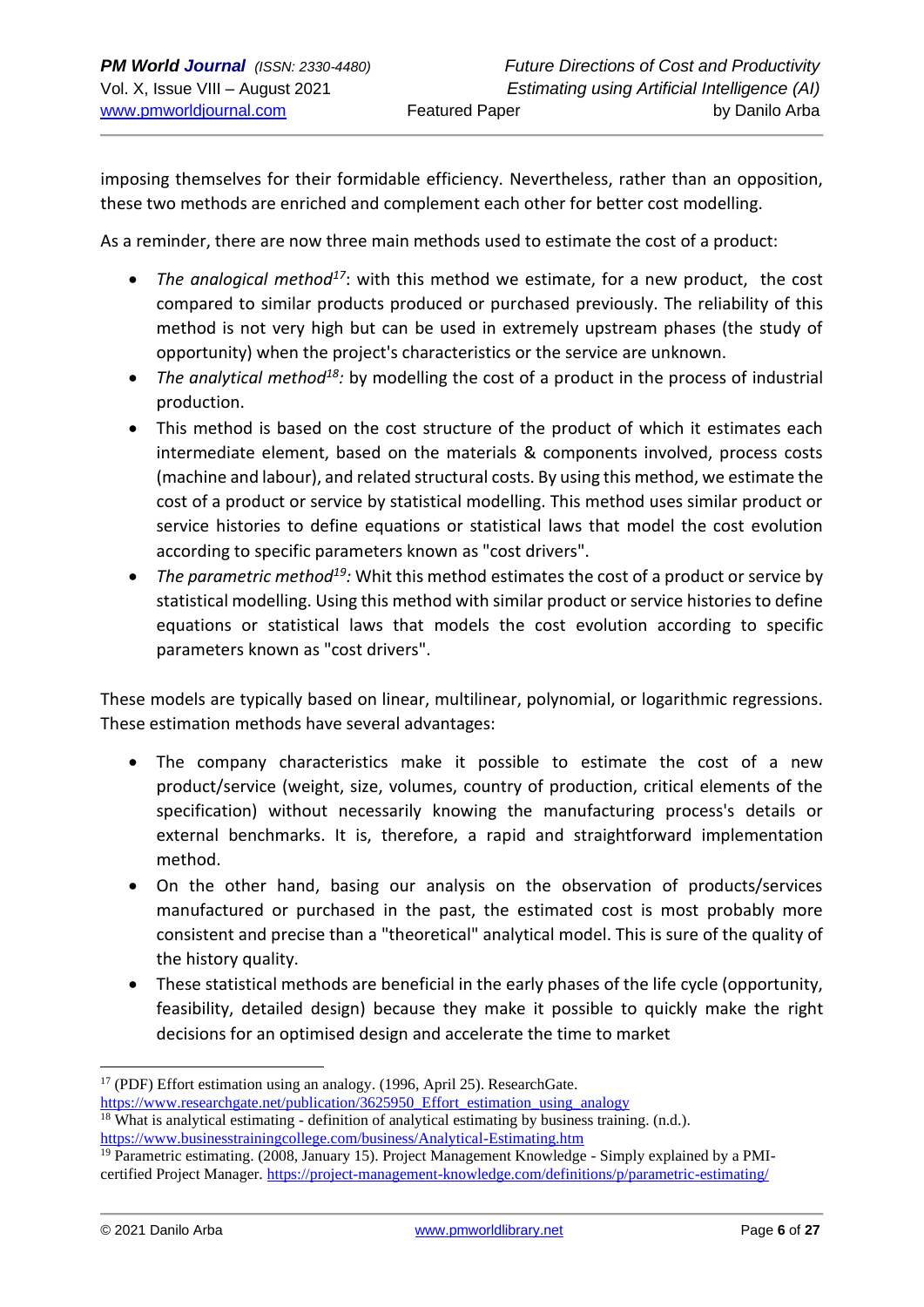while still securing the margin.

• Consequently, they also make it possible to quickly analyse the consistency or the inconsistencies in the current prices, thanks to the predictive model's dispersion analyses. Thus, they reveal irrelevant products or services, at an abnormally high cost, for example, regarding the predictive model. This optimises leads for buyers (renegotiation, change of supplier) or R & D (redesign).

Also, we need to consider that these methods have several limitations:

- Traditional statistical models (based on regressions) hardly consider the qualitative parameters (except to reduce the database size).
- They do not manage the missing data properly and therefore, require very clean databases, which are not common in the construction industry.
- The price can have a linear, for example, behaviour over a specific range, then a radically different behaviour from a specific threshold, this since the manufacturing process may vary.
- All these elements directly affect the accuracy of traditional parametric models and therefore their use.

AI opens the way for a fourth model of cost modelling. In recent years, the advances made in algorithmic and machine learning mostly solve traditional parametric methods' disadvantages and improve their performance and application field.

So, what are the potential advantages if any? The principal advantages of this artificial intelligence algorithm are:

- 1. Ability to model a vast number of parameters ("cost drivers") and mainly qualitative or "symbolic" parameters.
- 2. Ability to process databases where the number of variables vastly exceeds the number of observations
- 3. Ability to identify and weight the essential parameters automatically, and thus the "cost drivers" that impact most the cost of the product
- 4. Ability to manage missing values / incomplete databases
- 5. Robustness to outliers
- 6. Ability to identify behavioural breaks in variables
- 7. Interpretation of the tree
- 8. Precision increased by 30 to 40% compared to traditional methods.

The application of random forests in cost estimation solves many of the disadvantages of traditional parametric approaches and opens new opportunities for companies interested in efficiency and competitiveness. A precise estimate of costs is now possible, even with a limited number of observations (a few dozen), limiting the resources used to collect and capitalise the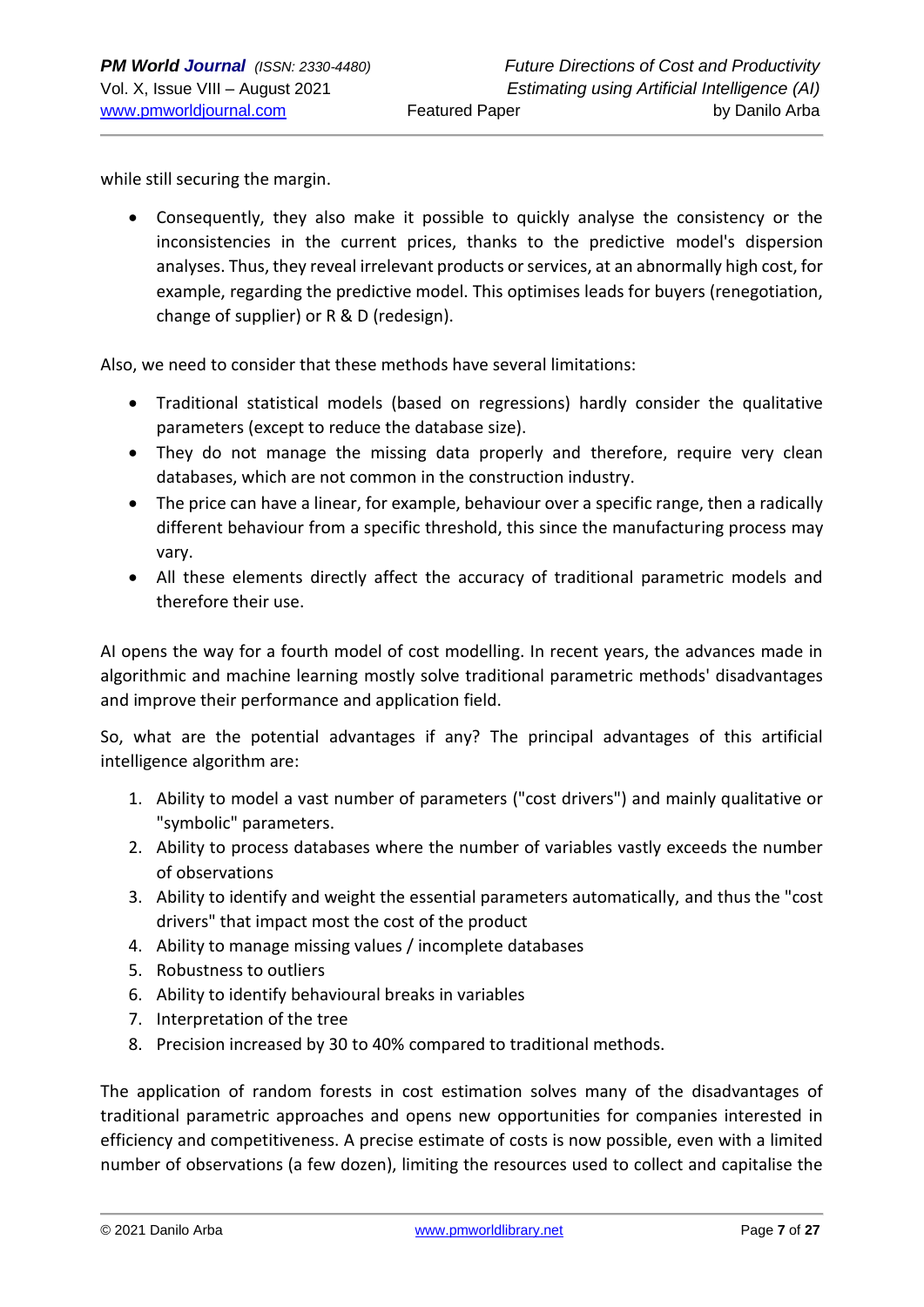data. On the other hand, complex systems' price can be modelled from easily accessible functional cost drivers, making encryption particularly simple and fast.

For this reason, random forests have begun to be used by some companies in the early phases of the product life cycle, including:

- Gain productivity on their encryption activities (saving time and resources that they can focus on technological innovation figures)
- Respond more quickly to their clients' tenders and primarily use this time saving to optimise their proposal better
- Secure and optimise their margin on new business

The second step was to use these algorithms to perform consistency or price inconsistency analyses by identifying products with large discrepancies between the actual price and the estimated price. Finally, once the model is perfectly calibrated, it becomes a cost control tool to validate the supplier's fair price. This reduces the bargaining process. Automated cost estimation aims to identify the correlations between the influential factors and the project cost using predictive models or algorithms.

We can identify four different types of AI-based approaches:

- namely machine-learning (ML),
- knowledge-based systems (KBS),  $20$
- evolutionary systems  $(ES).<sup>21</sup>$
- hybrid systems  $(HS).^{22}$

Researchers analysed three costs estimating model using:

- Artificial neural networks  $(ANNs)$ ,  $^{23}$
- Multiple regression analysis (MRA), $^{24}$
- Case-based reasoning system  $(CBR)^{25}$

<sup>20</sup> Knowledge-based systems. (n.d.). https://www.journals.elsevier.com/knowledge-basedsystems#:~:text=Knowledge-

based%20Systems%20is%20an%20international%20and%20interdisciplinary%20journal,research%20in%20knowl edge-based%20and%20other%20artificial%20intelligence%20techniques-based

<sup>&</sup>lt;sup>21</sup> Evolutionary system. (n.d.). \* Home. [https://en.mimi.hu/artificial\\_intelligence/evolutionary\\_system.html](about:blank)

<sup>&</sup>lt;sup>22</sup> Hybrid artificial intelligence system for the design of highly-automated production systems. (n.d.).

ScienceDirect.com | Science, health and medical journals, full-text articles and books. [https://www.sciencedirect.com/science/article/pii/S2351978918313684](about:blank)

<sup>23</sup> What are artificial neural networks? (n.d.). Bernard Marr. [https://bernardmarr.com/default.asp?contentID=2126](about:blank)

 $^{24}$  Multiple regression analysis. (n.d.). ScienceDirect.com | Science, health and medical journals, full-text articles and books[. https://www.sciencedirect.com/topics/economics-econometrics-and-finance/multiple-regression-analysis](about:blank)

<sup>&</sup>lt;sup>25</sup> What is case-based reasoning (CBR)? Definition from WhatIs.com. (2019, August 16). SearchEnterpriseAI. [https://searchenterpriseai.techtarget.com/definition/case-based-reasoning-CBR#:~:text=%20case](about:blank#:~:text=%20case-based%20reasoning%20%28CBR%29%20%201%20Four%20step,to%20CBR.%20On)[based%20reasoning%20%28CBR%29%20%201%20Four%20step,to%20CBR.%20On](about:blank#:~:text=%20case-based%20reasoning%20%28CBR%29%20%201%20Four%20step,to%20CBR.%20On)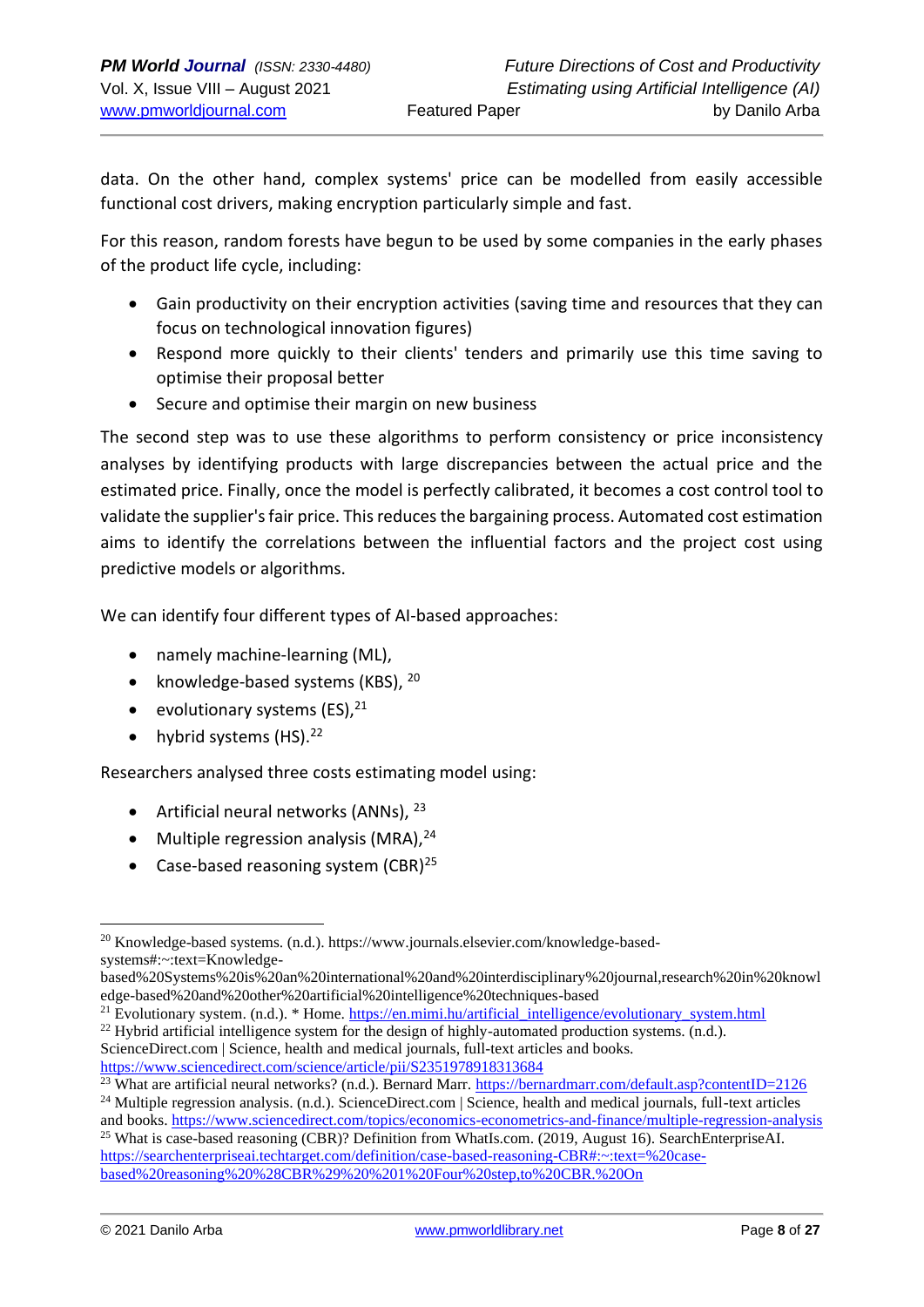$\bullet$  and concluded that ANNs work more accurately then MRA and CBR estimating models<sup>26</sup>. Furthermore, ANNs represent the most frequently applied approach in estimating construction projects' duration and costs during the preliminary stages.

ANNs can self-learn, which saves a lot of development time. Also, ANNs can identify non-linear relationships between cost factors and project cost with no additional effort. With an ANN model, it is possible to obtain a reasonably accurate prediction, even when sufficient information is not available in the design process's early stages.<sup>27</sup>.

ANNs are initially inspired by the study of processes in the human brain. ANNs consist of nodes (neurons in ANNs) grouped in interconnecting layers and sets of layers to form a network. There are three different types of layers, namely, input, hidden and output layers. The layout or architecture of a network is presented below in figure 03.



Figure 03: Structure of deep neural network or multi-layer perceptron.<sup>28</sup>

<sup>&</sup>lt;sup>26</sup> Cheng MY, Tsai HC, Sudjono E. 2010. Conceptual cost estimates using evolutionary fuzzy hybrid neural network for projects in the construction industry

<sup>&</sup>lt;sup>27</sup> Günaydin HM, Doğan SZ. 2004. A neural network approach for early cost estimation of structural systems of buildings.

<sup>28</sup> Perceptrons & multi-layer Perceptrons: The artificial Neuron - MissingLink. (n.d.). MissingLink.ai. [https://missinglink.ai/guides/neural-network-concepts/perceptrons-and-multi-layer-perceptrons-the-artificial](about:blank)[neuron-at-the-core-of-deep-learning/](about:blank)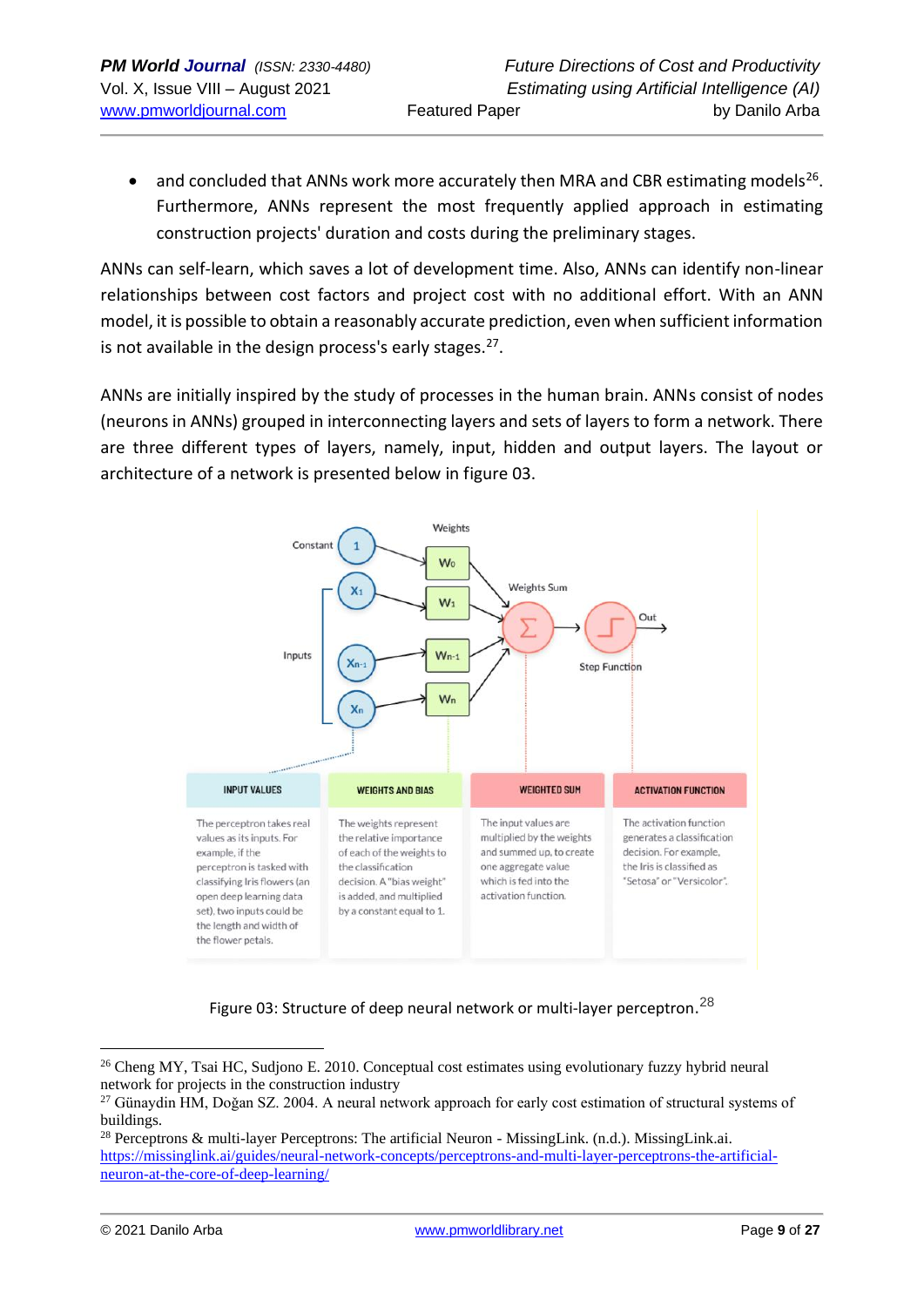Conventionally, neural networks had a straightforward structure with only input and output layers. These were called single-layer neural network or external neural networks. Neural networks with multiple hidden layers are called multi-layer neural networks or deep neural networks. Every input node has a connection with all the nodes from the next hidden layer. This connection is illustrated by the arrow in [Figure 3](about:blank#F0001) and is corresponding to a particular weight. The training of the network consists of two different steps, namely, feedforward propagation and backpropagation. The training of a network begins with feedforward propagation, wherein the inputs and correct outputs from the training data are inputted to the neural network. Eventually, the neural network provides outputs based on the inputs and a random configuration of the weights. Subsequently, the neural network outputs are compared to the actual outputs, and the error is calculated. The backpropagation is when the weights are updated according to each node's error contribution and adjust the weights accordingly to reduce the error. These two steps are repeated for all the available training data. In this way, the neural network grows in the accuracy by learning from examples.

The quality and amount of training data are often the single most dominant factor in determining a model's performance. The amount of data needed for a machine learning algorithm depends on the complexity of the problem and the complexity of the chosen algorithm.

In the supervised learning process of an ANN, the learning process is based on datasets that provide input and output values. While the output value is usually determined by the purpose of the model (e.g. cost or time), the selection of inputs (or features) to be considered in the model is at the modeller's discretion. Some features in the training data may have outside elements. For example, when the potential input vector's dimension is substantial, it can be beneficial to eliminate redundant or irrelevant features.

## **STEP 2**

In this section, the model and the development methodology are described. The methodology is adapted from<sup>29</sup> and consists of the following process:

- 1. Data collection: The data collection concerns the development of the dataset. In this phase, the input variables of the model are determined. Furthermore, the data that is needed to train the model is collected.
- 2. Network training: Subsequently, the network training covers the development of the actual model. The training phase consists of creating an ANN model and improving its performance by carrying out a heuristic optimisation strategy developed for this study and will be explained in detail in section 'Training'. Briefly, this methodology consists of three iterative phases. The first iterative phase determines the best training algorithm

<sup>&</sup>lt;sup>29</sup> Hagan MT, Demuth HB, Beale MH, Orlando DJ. 2014. Neural network design. 2nd ed. Natick, Massachusetts, United States: MathWorks.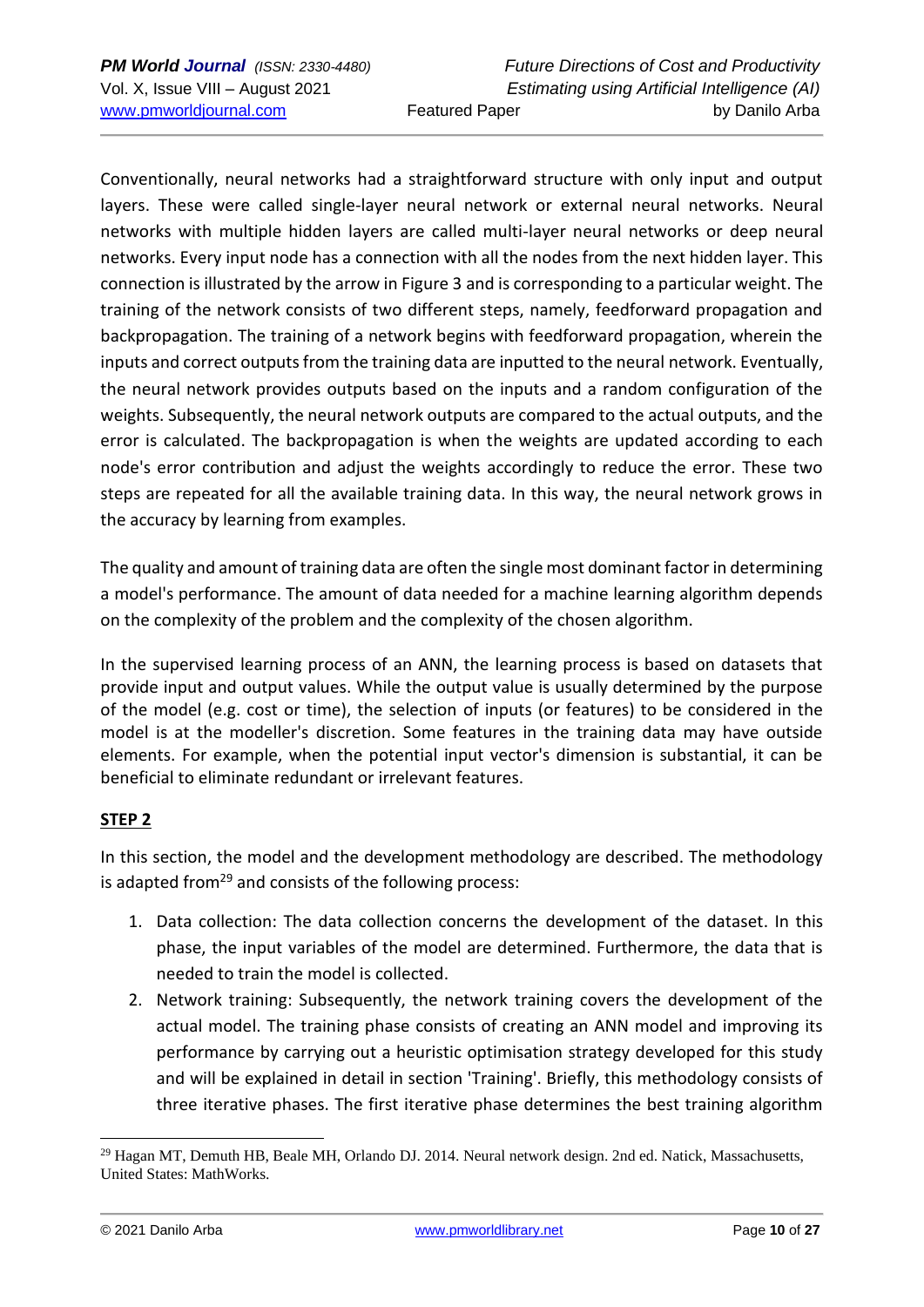and best network architecture using the complete dataset. The second iterative phase determines whether the model can have better performance by using fewer input variables. The third iterative phase in the optimisation strategy to identify the most relevant scope of the input variables, i.e. different proposal value ranges.

3. Validation: is about the internal validation of the model.



Figure 04: Model development<sup>30</sup>

This step is concerned with the selection, gathering and pre-processing of data. Given that ANNs are not efficient at handling extrapolation, the training data must be as comprehensive as possible to cover the model application's entire range.

As shown in Table 5, 116 projects, ranging in value, were selected for this study. The full dataset was divided into 12 categories based on the value. Due to the confidentiality agreement with the company, the value ranges must remain undisclosed. Because the model's accuracy depends on the input data's size, three different scenarios were considered to identify ranges at which an accurate estimator can be trained, given the uneven distribution of project values. These scenarios are shown in Table 5. Given the insufficiency of data and company experts' advice who pointed out the rarity of projects within specific ranges, the last four ranges were excluded from the analysis. In Scenario 1, all but the last three ranges are considered. In Scenarios 2 and 3, based on the expert opinion, four consecutive ranges, which accommodate most of the more recent projects, were chosen. It should be noticed that we are highlighting the range of projects included in each scenario, as in figure 5.

<sup>30</sup> Model development, by author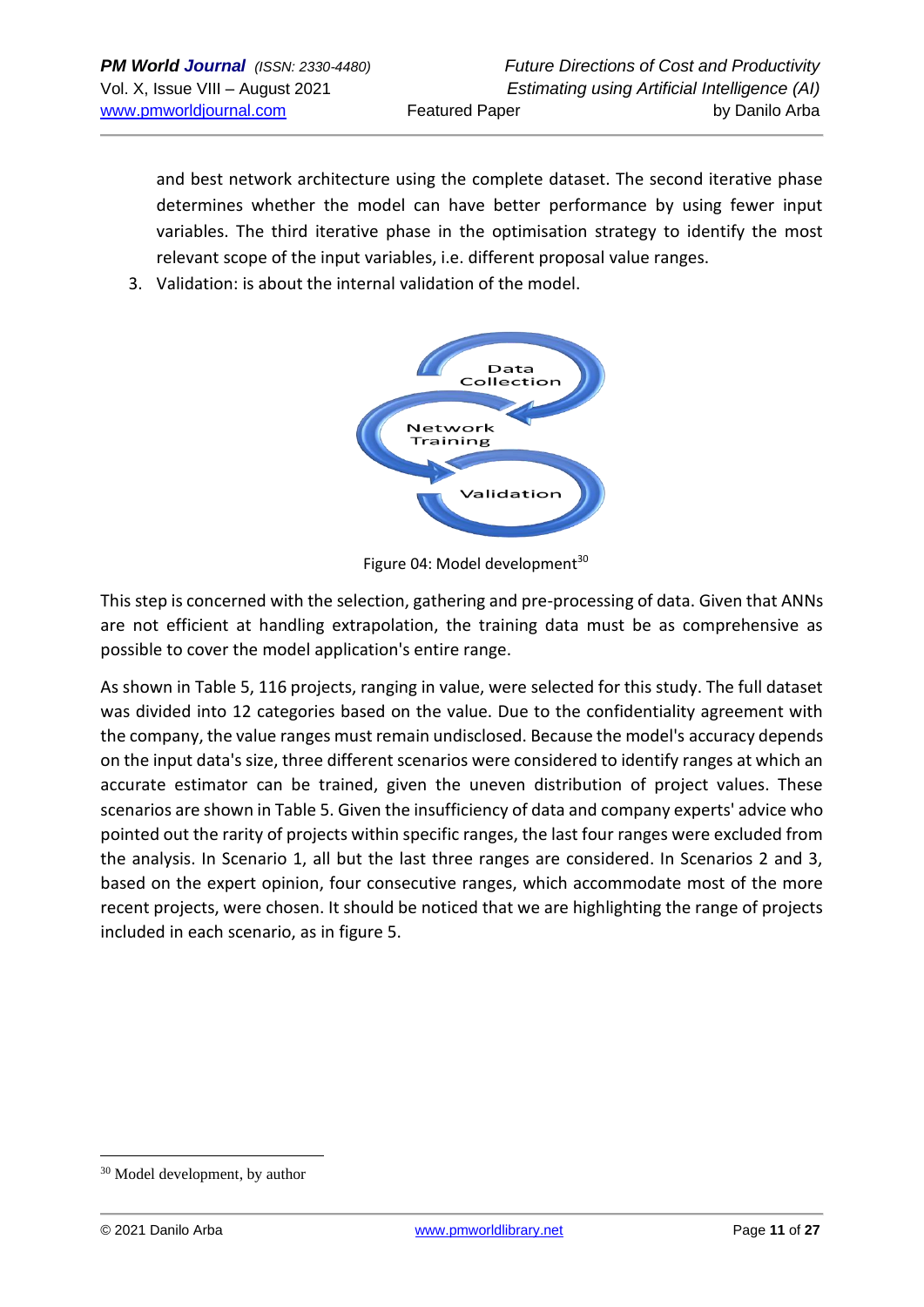|                                                     |                                     | Inclusion in differente Scenarios |                   |                   |  |  |
|-----------------------------------------------------|-------------------------------------|-----------------------------------|-------------------|-------------------|--|--|
| <b>Range of Project</b><br><b>Value (V inKEURO)</b> | <b>Number of</b><br><b>Projects</b> | <b>Scenario 1</b>                 | <b>Scenario 2</b> | <b>Scenario 3</b> |  |  |
| Category Range 1                                    | 2                                   |                                   |                   |                   |  |  |
| <b>Category Range 2</b>                             | 12                                  |                                   |                   |                   |  |  |
| <b>Category Range 3</b>                             | 23                                  |                                   |                   |                   |  |  |
| Category Range 4                                    | 21                                  |                                   |                   |                   |  |  |
| <b>Category Range 5</b>                             | 1                                   |                                   |                   |                   |  |  |
| Category Range 6                                    | 15                                  |                                   |                   |                   |  |  |
| Category Range 7                                    | 15                                  |                                   |                   |                   |  |  |
| <b>Category Range 8</b>                             | 11                                  |                                   |                   |                   |  |  |
| <b>Category Range 9</b>                             | 8                                   |                                   |                   |                   |  |  |
| Category Range 10                                   | 5                                   |                                   |                   |                   |  |  |
| Category Range 11                                   | 1                                   |                                   |                   |                   |  |  |
| Category Range 12                                   | $\overline{2}$                      |                                   |                   |                   |  |  |

Figure 05: Project value range, selection of the range. $31$ 

The application of these scenarios will be explained in the section 'Phase 3: Determining the model scope/range' below.

As for the input variables, the 16 input variables identified are used as the basis for the model development. Input variables were of both qualitative and quantitative natures. Quantitative values were represented using positive real numbers and can be directly used in the model. The qualitative data were quantified using a mapping scheme. For instance, the type of client and his/her requirements can be categorised into very high demands, high demands, standard demands, low demands, and shallow demands.

<sup>&</sup>lt;sup>31</sup> Project value range, selection of range, by author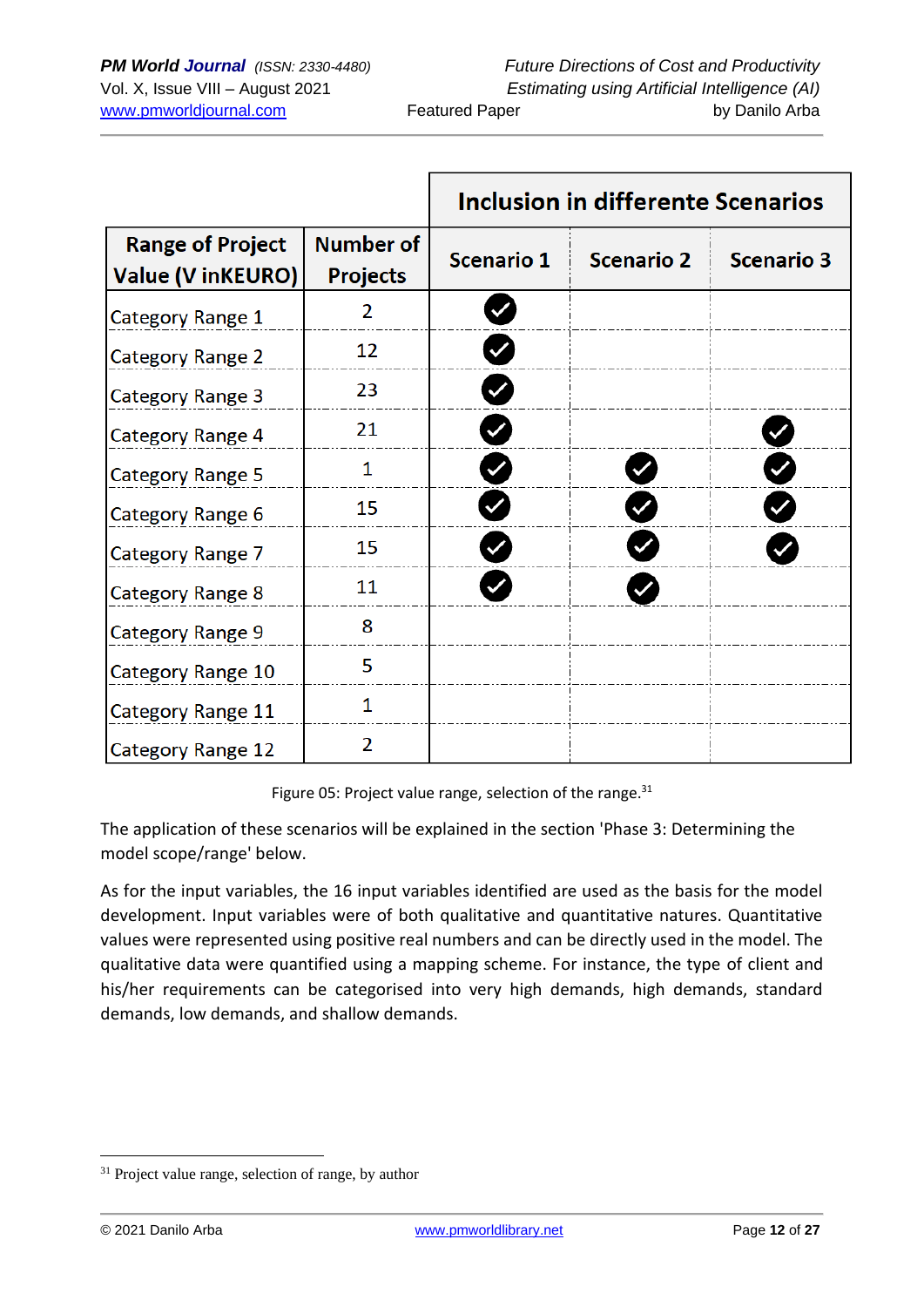| <b>Influencing</b><br>factor | <b>Description</b>                       | Unit                                | Rank (by<br>experts) |
|------------------------------|------------------------------------------|-------------------------------------|----------------------|
| Scale of work                | The costs of the total construction      | Category Value in €                 | 1                    |
| Project phases               | The level of detail of the design        | $1 = Masterplan$                    |                      |
|                              |                                          | $2 =$ Conceptual design             |                      |
|                              |                                          | $3 =$ Basic design                  | 15                   |
|                              |                                          | $4 =$ Detailed design               |                      |
|                              |                                          | $5 =$ Basic + detailed              |                      |
| Project duration             | Number of weeks the project will<br>take | Positive real number                | 3                    |
| Scope of work                | The activities that are included in      | $1 =$ Engineering (E)               |                      |
|                              | the contract                             | $2 =$ Engineering,                  |                      |
|                              |                                          | Procurement, Construction<br>(EPC)  | $\overline{4}$       |
|                              |                                          | $3 =$ Engineering,                  |                      |
|                              |                                          | Procurement, Construction           |                      |
|                              |                                          | Management (EPCm)                   |                      |
| Type of work                 | The extent to which the project is       | $1 = 100\%$ GF - 0% BF              |                      |
|                              | a brownfield (modification) or           | $2 = 75\%$ GF - 25% BF              |                      |
|                              | greenfield (new construction)            | $3 = 50\%$ GF - 50% BF              | 5                    |
|                              | project                                  | $4 = 25\%$ GF - 75% BF              |                      |
|                              |                                          | $5 = 0\%$ GF - 100% BF              |                      |
| Level of                     | The level of experience on the           | $1 =$ Shallow level of              |                      |
| experience on                | client-side                              | experience                          |                      |
| clients side                 |                                          | $2 =$ Low level of experience       |                      |
|                              |                                          | $3$ = Moderate level of             | $\overline{7}$       |
|                              |                                          | experience                          |                      |
|                              |                                          | $4 = High level of experience$      |                      |
|                              |                                          | $5 =$ Very high level of            |                      |
| Scope definition             | The extent to which the scope is         | experience<br>$1 =$ Very poor scope |                      |
|                              | defined                                  | definition                          |                      |
|                              |                                          | $2 =$ Poor scope definition         |                      |
|                              |                                          | $3 =$ Moderate scope                |                      |
|                              |                                          | definition                          | 8                    |
|                              |                                          | $4 = Good scope definition$         |                      |
|                              |                                          | $5 =$ Very good scope               |                      |
|                              |                                          | definition                          |                      |
| Size project team            | Number of team members                   | Positive real number                | 9                    |
| Multidisciplinarity          | Number of disciplines involved           | Positive real number                | 10                   |
| Type of client and           | How demanding the client is              | $1 =$ Shallow demands               |                      |
| requirements                 | towards standards and                    | $2 = Low$ demands                   |                      |
|                              | documentation                            | $3 = Standard$ demands              | 11                   |
|                              |                                          | $4 = High demands$                  |                      |
|                              |                                          | $5 =$ Very high demands             |                      |
| Main market type             | The main market in which the             | $1 =$ Oil & Gas                     |                      |
|                              | project takes place                      | $2 =$ Chemicals                     |                      |
|                              |                                          | $3$ = Energy & Environment          |                      |
|                              |                                          | $4 =$ Health and Nutrition          |                      |
|                              |                                          | $5 = Infrastructure$                | 12                   |
|                              |                                          | $6 =$ Industrial                    |                      |
|                              |                                          | $7$ = Property                      |                      |
|                              |                                          | $8 =$ Public sector                 |                      |
|                              |                                          | $9 = Pharma$                        |                      |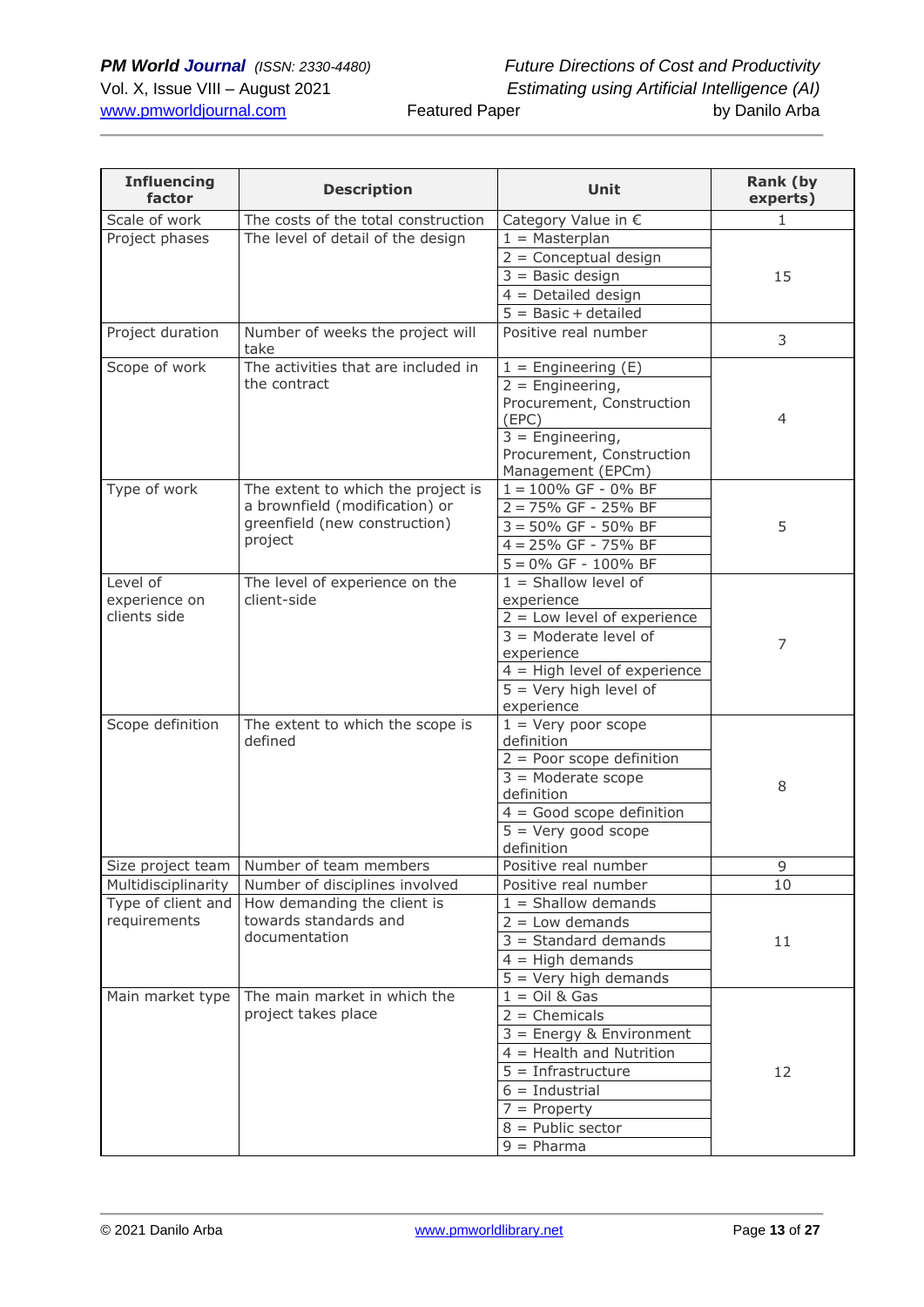| Attitude towards<br>design changes | The attitude of the client toward<br>design changes                   | $1 =$ Very high level of<br>cooperation<br>$2 = High level of$<br>cooperation<br>$3$ = Average level of<br>cooperation<br>$4 =$ Low level of cooperation<br>$5 = Shallow level of$<br>cooperation                                            | 13 |
|------------------------------------|-----------------------------------------------------------------------|----------------------------------------------------------------------------------------------------------------------------------------------------------------------------------------------------------------------------------------------|----|
| Project manager<br>experience      | The number of hours of experience<br>the selected project manager has | $1 =$ Project manager D<br>(<2000 hours)<br>$2$ = Project manager C<br>$(<$ 10.000 hours)<br>$3$ = Project manager B<br>(<25.000 hours)<br>$4$ = Project manager A<br>$(<$ 100.000 hours)<br>Five = Project director<br>$($ > 100.000 hours) | 14 |
| Pre-contract<br>design             | The extent to which the pre-<br>contract design is complete           | $1 = To a small extent$<br>$2 = To$ some extent<br>$3 = To a moderate extent$<br>$4 = To a great extent$<br>$5 = To$ a very great extent                                                                                                     | 15 |
| Contract type                      | The type of contract in which the<br>project is carried out           | $One = Fixed Price$<br>$2 =$ Reimbursable                                                                                                                                                                                                    | 6  |
| Intensity                          | The average hours a team<br>member spend per week                     | $1 = 8$ hours/team<br>member/week<br>$2 = 16$ hours/team<br>member/week<br>$3 = 32$ hours/team<br>member/week<br>$4 = 32$ hours/team<br>member/week                                                                                          | 2  |

Figure 06: Final input variables

We should also refer to the GAPPS Complexity Rating Tool.<sup>32</sup> Moreover, apply their metrics to establish the results as per the following table:

<sup>&</sup>lt;sup>32</sup> Complexity rating for projects & programs: GAPPS. (2016, September 13). Global Alliance for the Project Professions.<https://globalpmstandards.org/tools/complexity-rating/>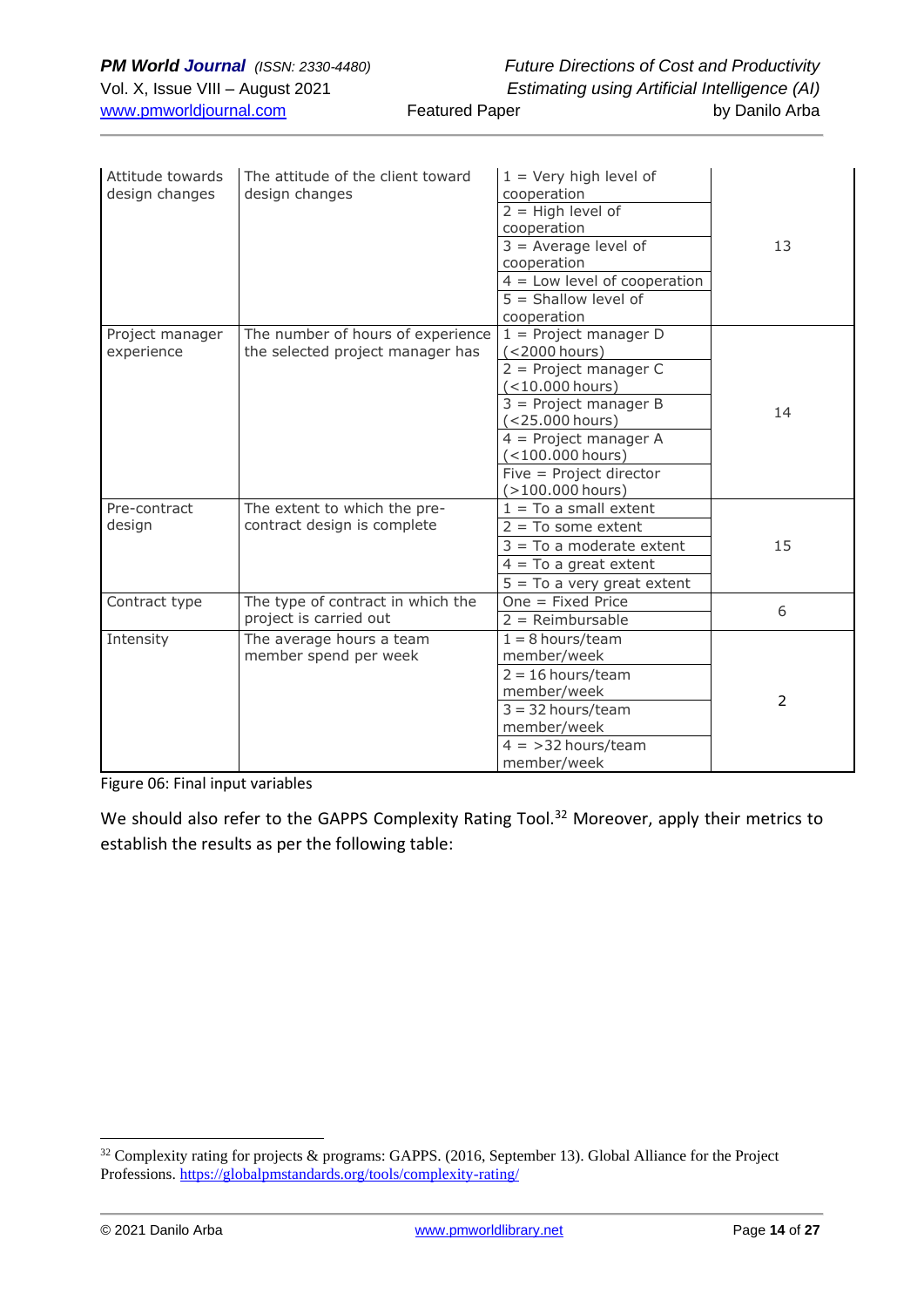|                | <b>Project Management</b><br><b>Complexity Factor</b>                                           |                             | <b>Descriptor and Points</b> |                 |                             |
|----------------|-------------------------------------------------------------------------------------------------|-----------------------------|------------------------------|-----------------|-----------------------------|
| 1.             | Stability of the overall project<br>context                                                     | Very high<br>(1)            | High<br>(2)                  | Moderate<br>(3) | Low or<br>very low<br>(4)   |
| 2.             | Number of distinct disciplines,<br>methods, or approaches involved<br>in performing the project | Low or<br>very low<br>(1)   | Moderate<br>(2)              | High<br>(3)     | Very high<br>(4)            |
| з.             | Magnitude of legal, social, or<br>environmental implications from<br>performing the project     | Low or<br>very low<br>(1)   | Moderate<br>(2)              | High<br>(3)     | Very high<br>(4)            |
| 4.             | Overall expected financial impact<br>(positive or negative) on the<br>project's stakeholders    | Low or<br>very low<br>(1)   | Moderate<br>(2)              | High<br>(3)     | Very high<br>(4)            |
| 5.             | Strategic importance of the<br>project to the organisation or<br>organisations involved         | Very low<br>(1)             | Low<br>(2)                   | Moderate<br>(3) | High or<br>very high<br>(4) |
| 6.             | Stakeholder cohesion regarding<br>the characteristics of the product<br>of the project          | High or<br>very high<br>(1) | Moderate<br>(2)              | Low<br>(3)      | Very low<br>(4)             |
| $Z_{\rm{eff}}$ | Number and variety of interfaces<br>between the project and other<br>organisational entities    | Very low<br>(1)             | Low<br>(2)                   | Moderate<br>(3) | High or<br>very high<br>(4) |

#### **Crawford-Ishikura Factor Table for Evaluating Roles (CIFTER)**

Figure 07: Crawford-Ishikura Factor Table<sup>33</sup>

This would result in the following result for our scenarios:

|                   | <b>Project Management Complexity Factor</b> |                        |                    |                         |                               |                               |                                               |                    |
|-------------------|---------------------------------------------|------------------------|--------------------|-------------------------|-------------------------------|-------------------------------|-----------------------------------------------|--------------------|
| <b>Sample</b>     | Stability                                   | Methods<br>No of<br>2. | Implications<br>ന് | Financia<br>Impact<br>4 | Importance<br>Strategic<br>ம் | Stakeholder<br>Cohesion<br>نی | Interfaces<br>Project<br>$\ddot{\phantom{a}}$ | <b>Total Score</b> |
| Category Range 1  | 1                                           | 1                      | $\overline{2}$     | $\overline{2}$          | $\overline{2}$                | 1                             | 1                                             | 10.00              |
| Category Range 2  | 3                                           | $\overline{2}$         | $\overline{2}$     | $\overline{2}$          | $\overline{2}$                | 4                             | $\overline{2}$                                | 17.00              |
| Category Range 3  | 5                                           | 1                      | 5                  | 4                       | 4                             | 5                             | 4                                             | 28.00              |
| Category Range 4  | 4                                           | 1                      | 5                  | 5                       | 5                             | 5                             | 5                                             | 30.00              |
| Category Range 5  | 2                                           | $\overline{2}$         | $\overline{2}$     | $\overline{2}$          | 2                             | $\overline{2}$                | $\overline{2}$                                | 14.00              |
| Category Range 6  | 5                                           | 4                      | 5                  | 5                       | 5                             | 4                             | 5                                             | 33.00              |
| Category Range 7  | 5                                           | 3                      | 4                  | 4                       | 4                             | 5                             | 5                                             | 30.00              |
| Category Range 8  | 4                                           | 3                      | 3                  | 3                       | 3                             | 4                             | 3                                             | 23.00              |
| Category Range 9  | 1                                           | $\overline{2}$         | 1                  | $\overline{2}$          | 2                             | $\overline{2}$                | $\overline{2}$                                | 12.00              |
| Category Range 10 | $\overline{2}$                              | $\mathbf{1}$           | 1                  | $\mathbf{1}$            | 1                             | $\overline{2}$                | 1                                             | 9.00               |
| Category Range 11 | 1                                           | $\mathbf{1}$           | 1                  | 1                       | 1                             | 1                             | 1                                             | 7.00               |
| Category Range 12 | 1                                           | 2                      | 1                  | 1                       | $\mathbf{1}$                  | 1                             | 1                                             | 8.00               |

Figure 08: Crawford-Ishikura Factor Table evaluation of case projects, by author

When the required input and output criteria were determined, the data were gathered from various sources. Most of the required data were available in the database of the company. The data that were not available in the database were gathered using an online survey. In this survey,

<sup>&</sup>lt;sup>33</sup> Complexity rating for projects & programs: GAPPS. (2016, September 13). Global Alliance for the Project Professions.<https://globalpmstandards.org/tools/complexity-rating/>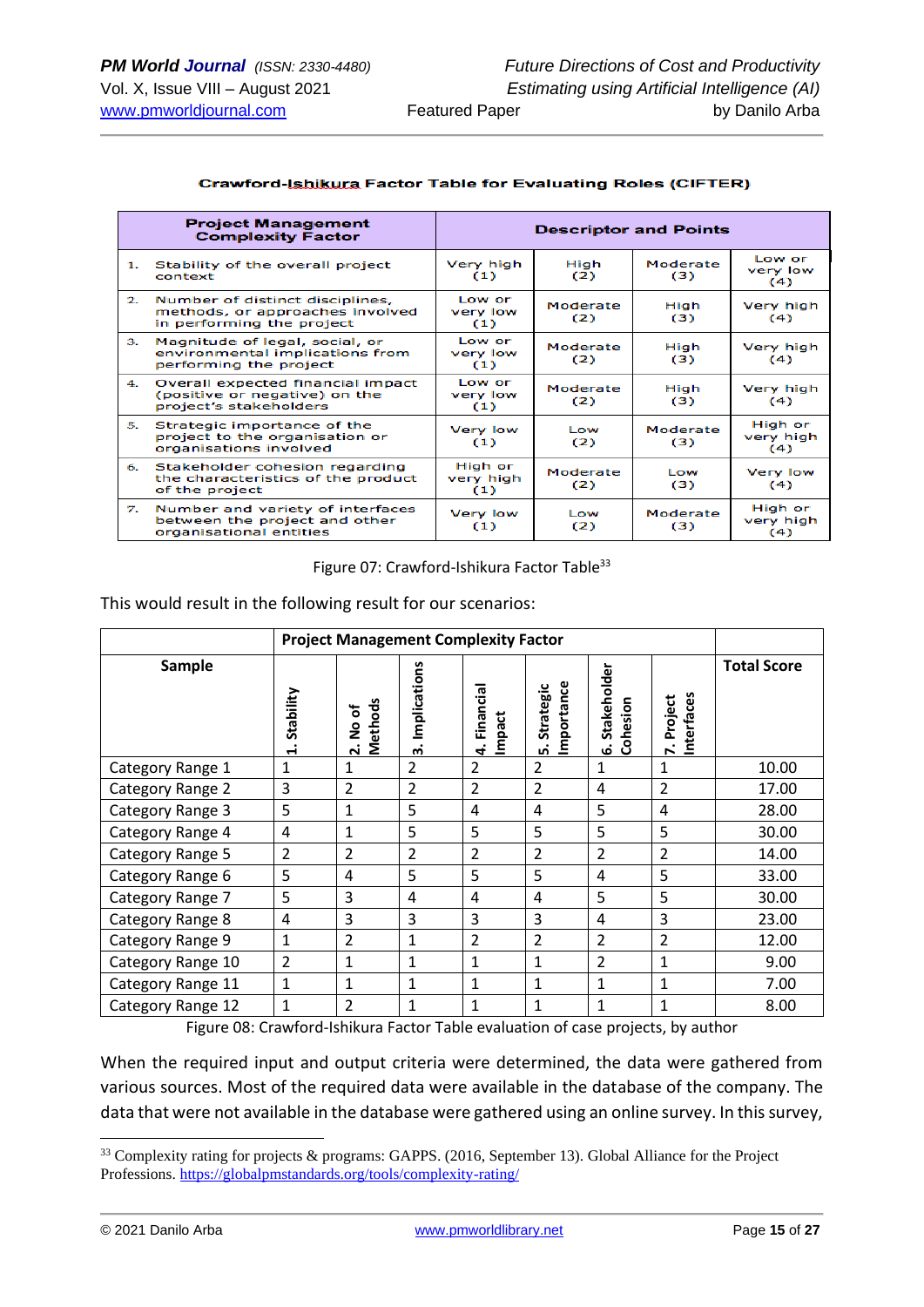the responsible tender managers or project managers were asked to provide the missing data. Upon the completion of data gathering, a database with only the relevant data was built. Then, the data was cleaned to ensure homogeneity in the data. During this step, incomplete data sets were eliminated.

### **STEP 3**

At this point, we can establish three different phases to optimise the strategy, as per below:

| Phase 1                  |                           |                                      |  |  |  |
|--------------------------|---------------------------|--------------------------------------|--|--|--|
| Determining the          | Phase 2                   |                                      |  |  |  |
| <b>Training Function</b> | Selecting the             | Phase 3                              |  |  |  |
|                          | <b>Relevant Variables</b> | Determining the<br>Model Scope/Range |  |  |  |

Figure 09: Phases of Strategy Optimisation

*Phase 1: determination of training function:* In this phase, the best training function that can model the data was determined. In this research, the three most common training functions were considered, namely, the Levenberg-Marquardt (LM),  $34B$ avesian Regularization (BR),  $35$ and Resilient Backpropagation (RB) <sup>36</sup>functions. The Correlation Coefficient (R) and Mean Absolute Percentage Error (MAPE) <sup>37</sup>were used for the assessment of the models' performances. The model was considered a good fit when (1) R was close to 1, which indicates the goodness of the fit and (2) the difference between R values of the training and test sets was small, which indicates the model is stable and generalisable. Also, the MAPE value was used to estimate the error of the test predictions. When the model was determined as a good fit, the model with the least MAPE value was selected.

<sup>34</sup> Levenberg-Marquardt backpropagation - MATLAB trail - MathWorks Italia. (n.d.). MathWorks - Creatori di MATLAB e Simulink - MATLAB e Simulink - MATLAB & Simulink. [https://it.mathworks.com/help/deeplearning/ref/trainlm.html](about:blank)

<sup>35</sup> Bayesian regularisation backpropagation - MATLAB trainer. (n.d.). MathWorks - Makers of MATLAB and Simulink - MATLAB & Simulink.

[https://www.mathworks.com/help/deeplearning/ref/trainbr.html;jsessionid=e4358f31](about:blank)

<sup>&</sup>lt;sup>36</sup> How to use resilient backpropagation to train neural networks -- Visual studio magazine. (2015, March 1). Visual Studio Magazine. [https://visualstudiomagazine.com/articles/2015/03/01/resilient-back-propagation.aspx](about:blank)

 $37$  Mean absolute percentage error (MAPE). (2020, September 5). Statistics How To. [https://www.statisticshowto.com/mean-absolute-percentage-error-mape/](about:blank)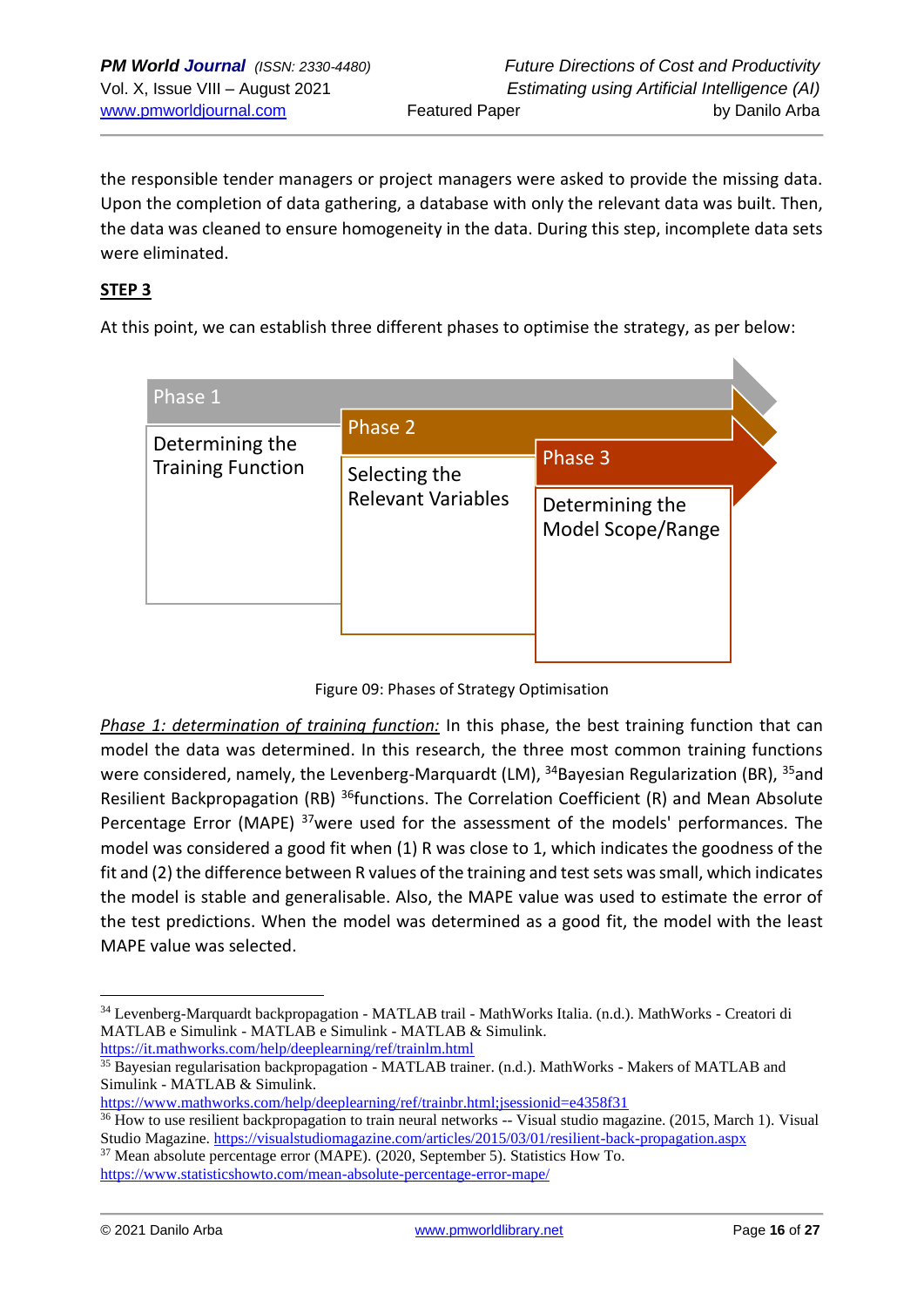First, a training function was selected, and the network architecture was optimised using the growing method. In this method, the training is initiated by a single hidden neuron, and then neurons are added one at a time until a threshold is reached on the overfitting of the model.

Given that a multi-layer neural network's training involves two stochastic elements, every training run may result in slightly different models. These two elements are (1) the initial weights and biases and (2) the random selection of training, testing and validation sets. To get a robust estimate of the stochastic model, this variance must be considered. This was done by applying the Bootstrapping method. In this method, the distribution of an estimator or test statistic is captured by resampling the data several. We trained each configuration of the model 100 times, and the performance was calculated. For each configuration, the best model was identified and selected.

When the network architecture was optimised, and the best model was identified, the next training algorithm was selected until all the training algorithms were tested. At the end of this phase, the best training algorithm and the best network architecture explain the total dataset.

The best results for the best network architectures for the three different training algorithms are shown in Table 4. It can be discerned that with 16 input variables and the complete dataset, the Bayesian Regularization (BR) training algorithm with one hidden layer and four hidden neurons performed the best. For this architecture, R-value is 0.98, and the difference between training and the testing dataset is 0.03. Besides, this architecture has the lowest MAPE score, which means that it has the lowest mean average percentage error for both the training and the testing set.

| <b>Network</b><br>architecture | R train | R test | R all  | <b>MAPE train</b><br>(9/0) | <b>MAPE test</b><br>(9/0) | <b>MAPE all</b><br>(9/0) |
|--------------------------------|---------|--------|--------|----------------------------|---------------------------|--------------------------|
| $LM-16-6-1$                    | 0.9997  | 0.9168 | 0.9684 | 57.05                      | 100.18                    | 77.98                    |
| BR-16-4-1                      | 0.9998  | 0.9645 | 0.9796 | 37.25                      | 50.36                     | 39.24                    |
| RP-16-6-1                      | 0.9966  | 0.7509 | 0.8666 | 59.48                      | 88.68                     | 89.51                    |

Figure 10: Results of the first phase, by author

*Phase 2: feature selection:* To find the simplest model that explains the data, it could help eliminate redundant or irrelevant input variables. This process is also known as feature selection. By calculating the relative importance of input variables of the network with the highest performance, redundant input variables can be removed and thus make the model more generic. A method called Connection Weights Algorithm (CWA)  $38$  was used to calculate the relative

 $38$ Optimising connection weights in neural networks using the whale optimisation algorithm. (n.d.). Soft Computing. [https://link.springer.com/article/10.1007/s00500-016-2442-1](about:blank)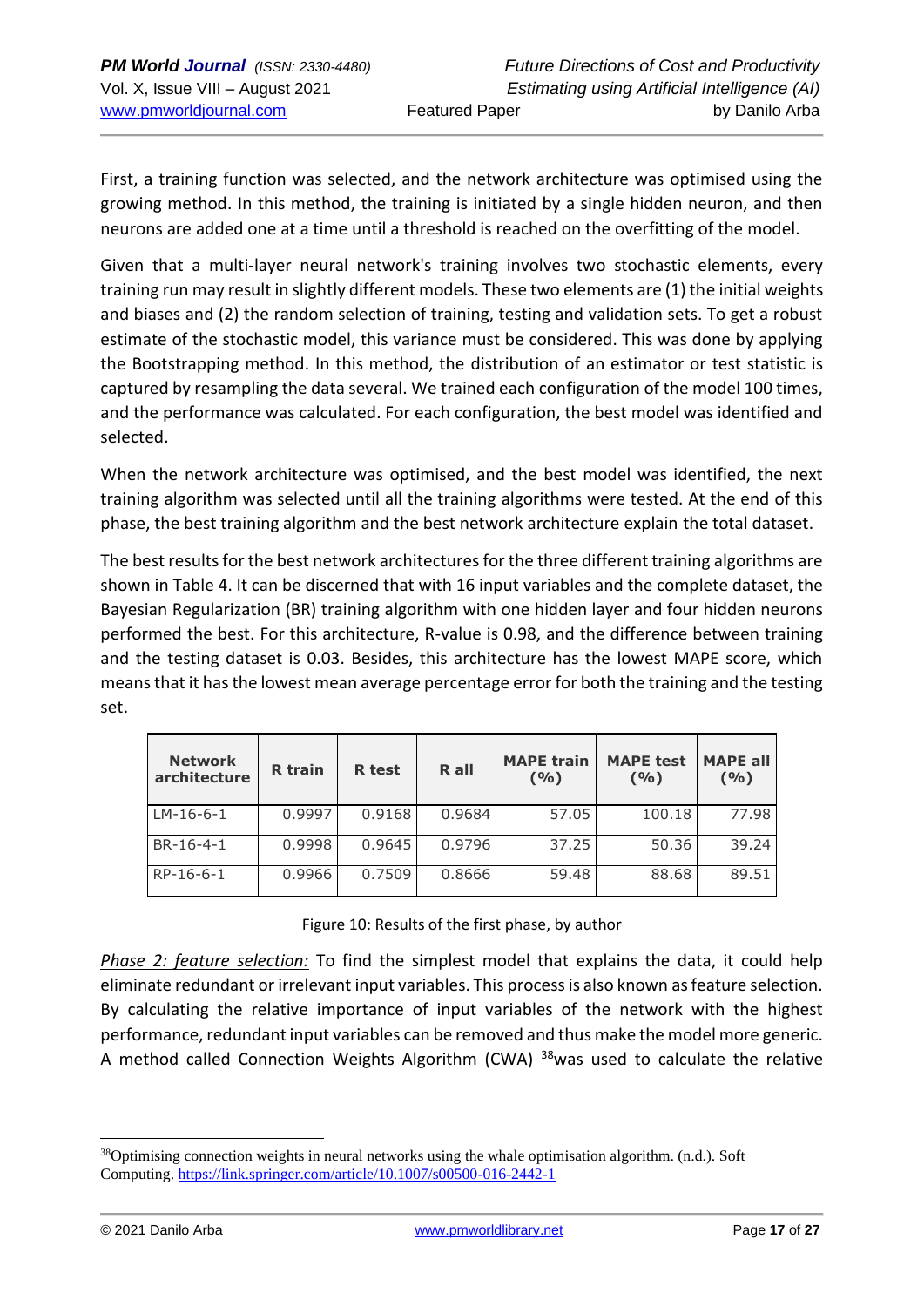importance of the input variables of the model. This approach is based on the estimation of the network's final weights obtained by training the network.

Once the relative importance of the input variables was identified, the next step was to eliminate the variables that have a low impact from the best model identified in the previous phase. The elimination started by removing the variable with the lowest relative importance. The elimination of the variables continued until the model's performance decreased regarding the previous configuration. Since the number of input neurons decreased, the number of neurons in the hidden layers also needed readjustment. Therefore, the training entered the network architecture optimisation module again. Eventually, the simplest model that explains the data was determined.

| <b>Input variables</b>                      | Variable relative<br>importance based on<br><b>CWA (%)</b> | <b>Variable ranking</b><br>by experts | Variable significance<br>based on MLR |
|---------------------------------------------|------------------------------------------------------------|---------------------------------------|---------------------------------------|
| Scale of work                               | 7                                                          | $\mathbf{1}$                          | 12                                    |
| Project phases                              | 6                                                          | 15                                    | 11                                    |
| Project duration                            | 3                                                          | 3                                     | $\mathbf{1}$                          |
| Scope of work                               | 14                                                         | 4                                     | 10                                    |
| Type of work                                | 12                                                         | 5                                     | 16                                    |
| Level of experience on<br>client's side     | 10                                                         | 7                                     | 9                                     |
| Scope definition                            | 16                                                         | 8                                     | 15                                    |
| Number of project team<br>members           | $\overline{2}$                                             | 9                                     | $\overline{4}$                        |
| Collaborating disciplines                   | $\overline{4}$                                             | 10                                    | 3                                     |
| Type of client and<br>requirements          | 13                                                         | 11                                    | 14                                    |
| Main market type                            | 8                                                          | 12                                    | 7                                     |
| Client's attitude towards<br>design changes | 11                                                         | 13                                    | 13                                    |
| Project manager<br>experience               | 15                                                         | 14                                    | 8                                     |
| Pre-contract design                         | 9                                                          | 15                                    | 6                                     |
| Contract type                               | 5                                                          | 6                                     | 5                                     |
| Intensity                                   | 1                                                          | $\overline{2}$                        | $\overline{2}$                        |

Figure 11: Comparison of variable importance using different methods.

In this technical paper, to ensure that the most accurate model is achieved, in addition to CWA, two other methods were used to filter the input variables, namely, multiple linear regression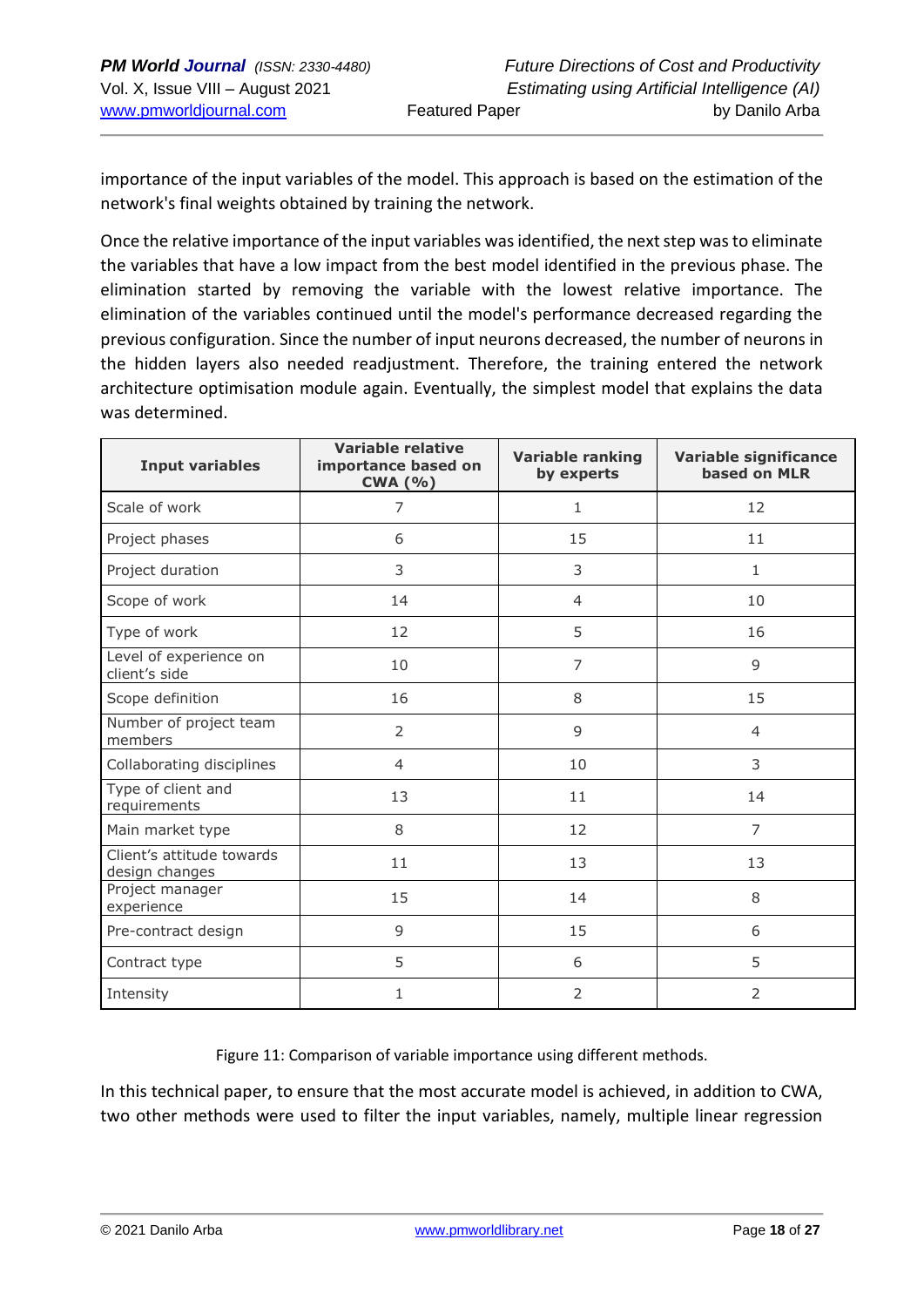analysis <sup>39</sup>and expert opinion. MLR analysis is a suitable method to identify which variables have a significant influence on the proposal price. It can help determine whether there is a linear association between the independent variables and proposal price. The relative importance of the independent variables is determined by the unit drop in R2 when a variable is deleted from the sample. R2 is the coefficient of determination and shows the percentage of variation in a dependent variable explained by all the independent variables together. The larger the drop in R2 when a variable is removed from the sample, the more critical it is assumed. Also, expert estimators can be interviewed to rank the importance of the input variables. These two methods were applied, and the results were compared to the model formed by CWA.

Using CWA, it was observed that the performance decreased significantly after eliminating the 12th variable (Contract type). As shown, the best performances occurred when the model was trained using between 5 to 9 top variables. Within this range, the differences between performances were relatively minor. The phase has proven effective in improving the accuracy of the model. To put this into perspective, the lowest MAPE with all 16 variables was 50.36%, i.e. the best performance in Phase 1.

Nevertheless, when only the top 5 variables were used, the MAPE plummet to 27.41%. This indicates a 45.6% improvement inaccuracy. It could be concluded that the most dominant variables for the estimation of engineering services based on CWA method are intensity, several project team members, project duration, collaborating disciplines, contract type, project phases, the scale of work, primary market type, and pre-contract design.

| <b>Variable selection</b><br>method | <b>Network</b><br>architecture | <b>R</b> train | <b>R</b> test | R all  | <b>MAPE</b><br>train $(% )$ | <b>MAPE</b><br>test $(\% )$ | <b>MAPE all</b><br>(9/6) |
|-------------------------------------|--------------------------------|----------------|---------------|--------|-----------------------------|-----------------------------|--------------------------|
|                                     | BR-9-5-1                       | 0.9992         | 0.964         | 0.9813 | 48.27                       | 51.32                       | 48.73                    |
|                                     | $BR-8-6-1$                     | 0.9995         | 0.9556        | 0.9979 | 55.07                       | 42.26                       | 53.13                    |
| Connection weights<br>algorithm     | $BR - 7 - 6 - 1$               | 0.9994         | 0.9648        | 0.9952 | 46.73                       | 37.41                       | 45.32                    |
|                                     | $BR-6-8-1$                     | 0.9997         | 0.946         | 0.9985 | 35.19                       | 32.83                       | 34.83                    |
|                                     | $BR - 5 - 7 - 1$               | 0.9996         | 0.9952        | 0.9991 | 33.15                       | 27.41                       | 32.28                    |
|                                     | $BR - 7 - 6 - 1$               | 0.9998         | 0.8419        | 0.9921 | 46.68                       | 52.7                        | 47.87                    |
| Multiple linear regression          | $BR-6-6-1$                     | 0.9996         | 0.9784        | 0.9939 | 38.83                       | 42.56                       | 39.56                    |
|                                     | $BR - 5 - 7 - 1$               | 0.9999         | 0.9065        | 0.9806 | 23.56                       | 42.47                       | 27.28                    |
|                                     | $BR - 7 - 2 - 1$               | 0.9583         | 0.9449        | 0.9519 | 167.69                      | 121.04                      | 158.5                    |
| Expert opinion                      | $BR-6-7-1$                     | 0.9824         | 0.9405        | 0.9668 | 210.61                      | 105.18                      | 189.84                   |
|                                     | $BR-5-6-1$                     | 0.753          | 0.8609        | 0.7664 | 274.98                      | 93.25                       | 239.19                   |

Figure 12: Results of the second phase.

<sup>39</sup> Multiple linear regression analysis. (n.d.). ScienceDirect.com | Science, health and medical journals, full-text articles and books. [https://www.sciencedirect.com/topics/medicine-and-dentistry/multiple-linear-regression](about:blank#:~:text=%20Multiple%20Linear%20Regression%20Analysis%20%201%20Individualizing,Techniques.%20G.%20Hanrahan%2C%20...%20%20...%20More%20)[analysis#:~:text=%20Multiple%20Linear%20Regression%20Analysis%20%201%20Individualizing,Techniques.%](about:blank#:~:text=%20Multiple%20Linear%20Regression%20Analysis%20%201%20Individualizing,Techniques.%20G.%20Hanrahan%2C%20...%20%20...%20More%20) [20G.%20Hanrahan%2C%20...%20%20...%20More%20](about:blank#:~:text=%20Multiple%20Linear%20Regression%20Analysis%20%201%20Individualizing,Techniques.%20G.%20Hanrahan%2C%20...%20%20...%20More%20)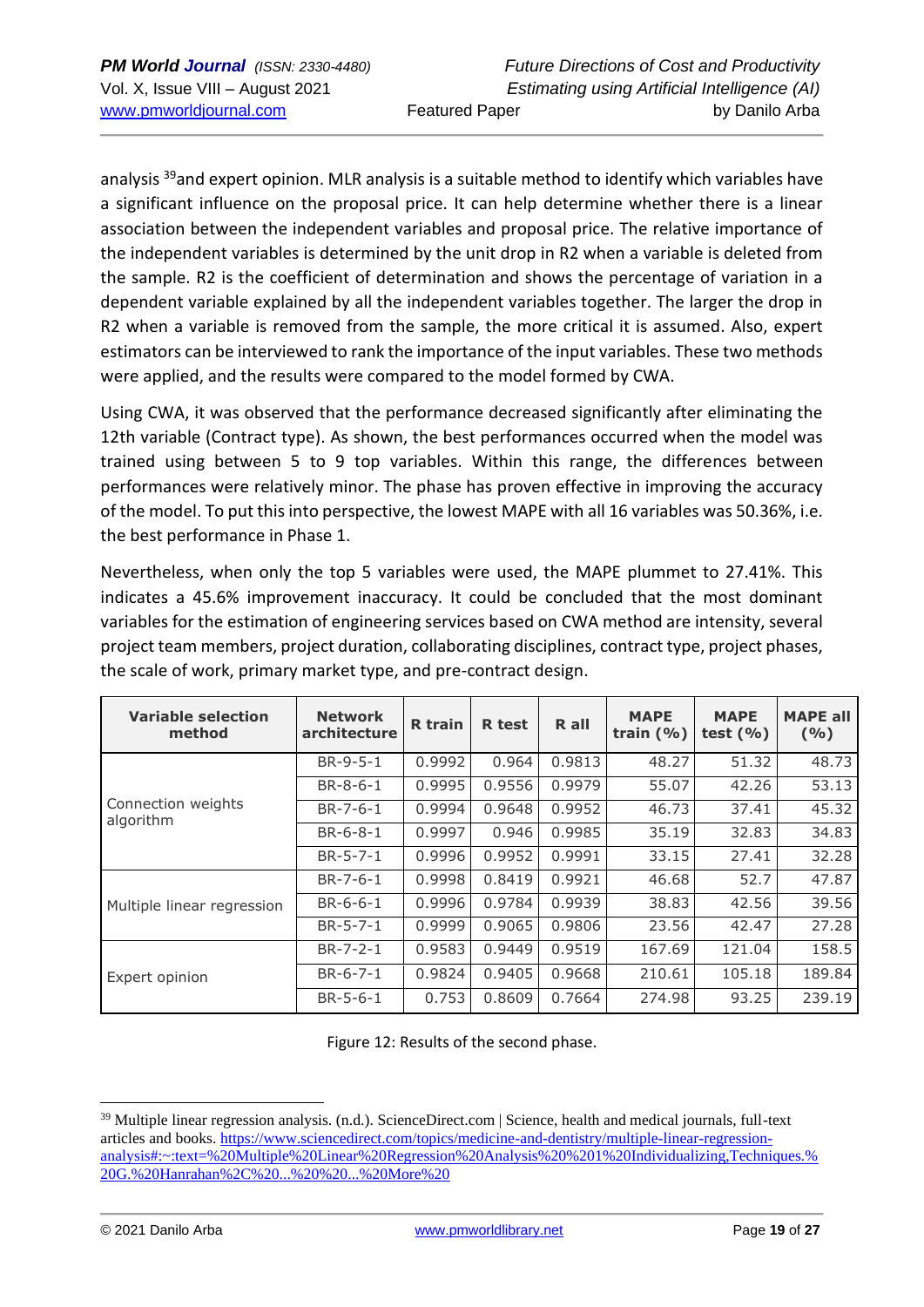When the MLR method was used, the best performances were achieved when the top 5 to 7 variables are used. As shown in Table 6, the best results based on MLR ranking was achieved when 5 top variables (project duration, intensity, collaborating disciplines, number of project team members and contract type) are considered. In this case, the MAPE of the model is 42.47%. While this indicates a slight improvement of accuracy compared to the best model from Phase 1, it is evident that CWA performs better in capturing the relative importance of variables for this case. This can be justified because MLR assumes linear relationships between independent variables and a dependent variable. Some of the variables could have a non-linear relationship with the dependent variable, which cannot be captured by MLR. CWA-based variable selection, on the other hand, is capable of handling non-linearity in the data.

Finally, the training's best results based on the ranking of variables by expert opinion were achieved when the top 5 variables (scale of work, project phases, project duration, the scope of work and type of work) are used. In this model, MAPE was 93.25% when five hidden neurons are used. Based on comparing MAPE values of different methods, expert opinion performed poorly to capture the essential variables. This can be partially attributed to the fact that the final ranking was based on all the interviewees' average scores. It is conceivable that some interviewees were ranking the factors from their standpoint and lacked a global view of how different factors impact the firm's full service.

*Phase 3: determining the model scope/range:* In the last phase of the training, the best scope/range for the input data was determined. As stated earlier in the section 'Data collection', because ANN is not efficient in handling extrapolation outside the range of the training set and fitting an accurate model with insufficient data, it is crucial to determine which scope/range of the input data the model performs the best. For this purpose, the three scenarios presented in figure 6 were used to investigate the impact of scope reduction/adjustment on the model's accuracy. As mentioned in section 'Data collection', these scenarios were formed based on the amount of data available for the different project value categories. It should be noted that the elimination of specific input data from the dataset will improve the overall accuracy of the model at the expense of sacrificing the generic-ness of the model. First, it is decided to proceed with the training with the five different network architectures (top 9 to 5 variables determined by the CWA method). However, when a data selection was made, the data's underlying function's complexity could be different compared to the full database. Therefore, the growing technique was used again, and the number of hidden neurons was changed for every network in each training set.

In this phase, a model is developed for each scenario. Given that the input dataset's change may affect the architecture of the model, a new model was trained and optimised for each scenario. Ultimately, the performance of the models was compared and analysed.

While the model's performance has improved for all scenarios, scenario two has shown the most significant improvement compared to the best models from phase 2. In this scenario, projects with a value range category two until five are chosen. The best model for this input dataset had seven input variables and four hidden neurons. In this case, MAPE of 13.65% was achieved, which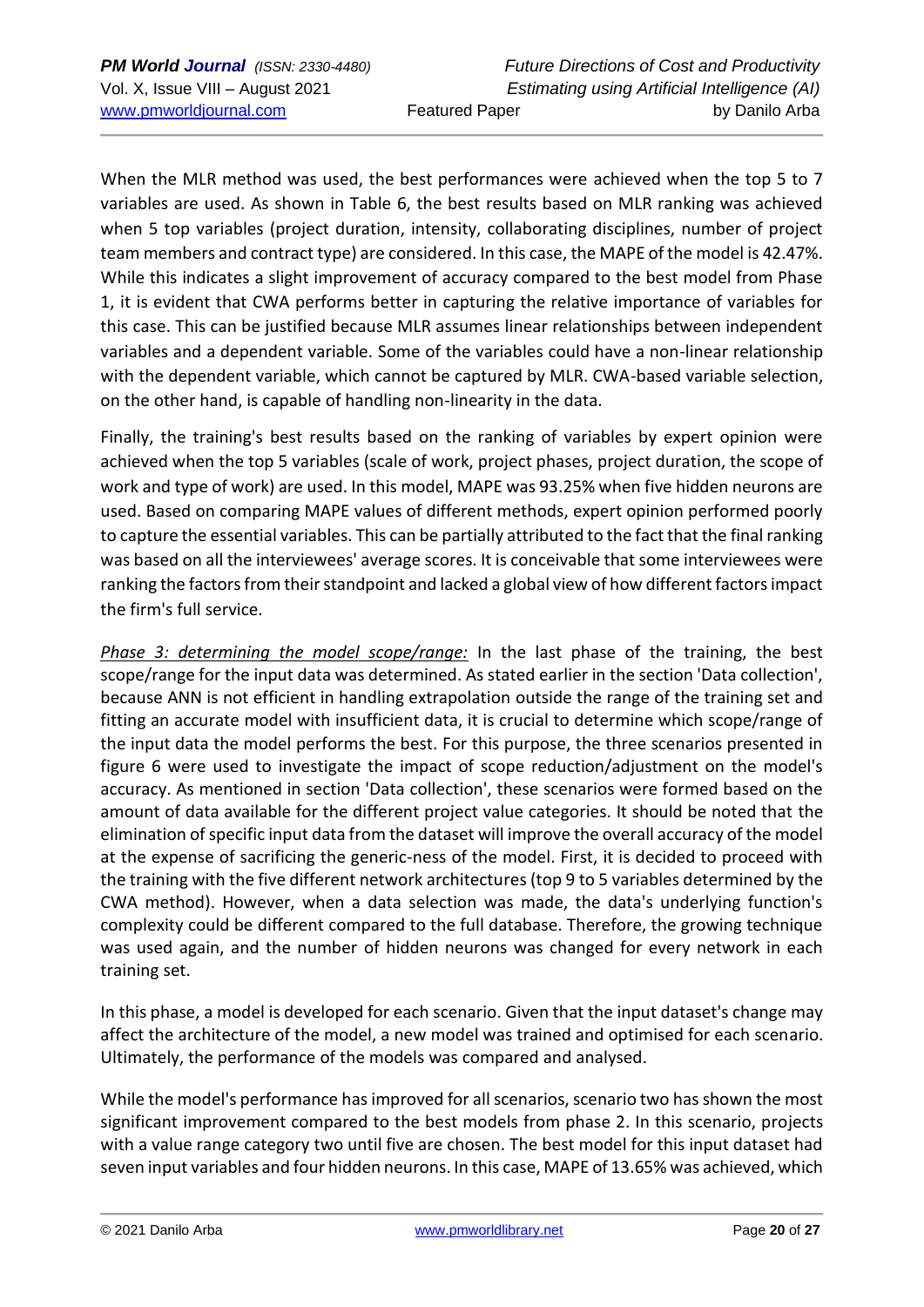indicates 50.2% and 72.9% improvement over the best model of Phases 1 and 2, respectively. Very important is that the R-value for both training and test sets are very similar and only differed by 0.0013, which indicates high generalizability. Furthermore, both sets' R values were very close to 1, indicating high goodness of the fit. Finally, the performances of the training MAPE, test MAPE, and overall MAPE were very similar.

| <b>Scenario</b> | <b>Network</b><br>architecture | <b>R</b> train | <b>R</b> test | R all  | <b>MAPE train</b><br>( %) | <b>MAPE test</b><br>(9/0) | <b>MAPE all</b><br>(9/6) |
|-----------------|--------------------------------|----------------|---------------|--------|---------------------------|---------------------------|--------------------------|
|                 | $BR - 5 - 7 - 1$               | 0.9989         | 0.9705        | 0.9819 | 24.04                     | 23.612                    | 23.971                   |
|                 | $BR - 7 - 4 - 1$               | 0.9957         | 0.9944        | 0.9954 | 13.648                    | 13.648                    | 13.648                   |
|                 | $BR - 5 - 6 - 1$               | 0.9915         | 0.9581        | 0.9832 | 16.246                    | 21.87                     | 17.13                    |

Figure 13: Best results third iterative process.

### **STEP 4**

The last step that we need to consider is the validation of the model, and this was validated by investigating the model's performance outside the training sample.

Also, the Bootstrapping method,<sup>40</sup>was again used to reduce the impact of randomly selected elements in training. At the end of each iteration, the model's performance was analysed, and the MAPE of the model was calculated. Subsequently, the mean MAPE and the standard deviation were calculated for all the models combined. By doing so, a more robust estimate of the variance of the model can be acquired.

The regression plot shows that both the training and testing results were auspicious, with the respective R-value of 0.99575 and 0.99438. For this model, the MAPE of the entire set was 13.65%. With a maximum error of 62% and a minimum error of 0.32%. About 66% of the predictions had a relative error of lower than 10% for the test set. Besides, 37% of the predictions, both on training and test data, had a relative error of less than 5%.

### **FINDINGS**

### **STEP 5**

Therefore, the opportunities offered in cost estimation and optimisation are enormous and far from being fully exploited. Beyond cost optimisation, the algorithm's self-learning on companies and their suppliers' data allows it to consider intelligent contributions such as the automatic preparation of negotiations (objectives, levers arguments), the proposing optimised designs or

<sup>&</sup>lt;sup>40</sup> A gentle introduction to the bootstrap method. (2019, August 8). Machine Learning Mastery. [https://machinelearningmastery.com/a-gentle-introduction-to-the-bootstrap](about:blank#:~:text=%20Specifically%2C%20you%20learned)[method/#:~:text=%20Specifically%2C%20you%20learned](about:blank#:~:text=%20Specifically%2C%20you%20learned)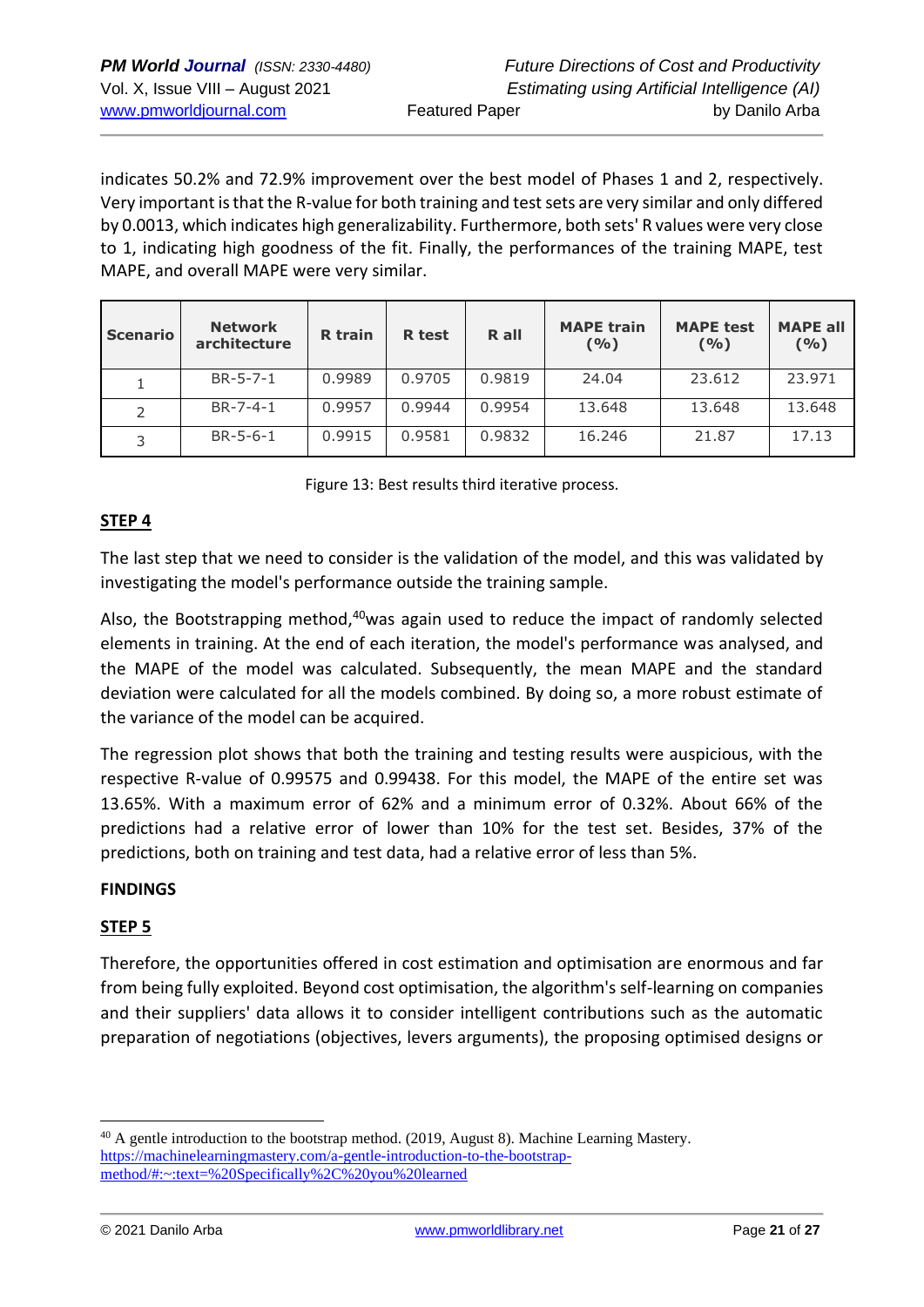redesigns, recommending the most adapted purchasing strategies anticipating supplier behaviour.

The results showed that ANN could be used to obtain a reasonably accurate cost estimate, even with minimum data that is available during the tendering phase. The accuracy obtained with the ANN model is well within the range achieved by models developed in comparatives studies in the literature, see Table 1. However, these results were achieved for cost estimation from the contractors' perspective and not for engineering services. When looking at the ML-based cost estimation model for engineering services, i.e., Hyari et al. (2016), the model developed in this study showed a 14.5% improvement in the model's accuracy considering MAPE.

One of this study's main contributions is analysing the relevant and essential variables for the cost estimation of engineering services. It is shown that by decreasing the number of variables and excluding the less critical variables, the model's performance can improve. Furthermore, it is shown that the cost of the engineering services can be accurately estimated using the following seven input variables: (1) intensity, (2) several project team members, (3) project duration, (4) collaborating disciplines, (5) contract type, (6) project phases, (7) scale of work. It is discovered that the variables that are found more prominent for the cost estimation based on CWA and MLR methods are different from those identified by the expert opinion.

However, there are several limitations to the present research. First, 132 individual data points were collected, and the best neural network was developed using 60 data points. Due to the split-sample technique that is used, the test results were based only on 12 cases. This is considered a small sample and the model needs to be validated with a more extensive set of data. Second, the model also needs to be externally validated by applying it to new projects and comparing the results with the experts' actual estimate. Finally, more research needs to be done on the adoption of ML-based cost estimation in practice. Given the black-box nature of ANNs, building trust in the model within an organisation seems challenging. Neural networks are accurate predictors. However, it is a challenge to offer a justification for the structure and behaviour of the model.

### **Step 6**

This paper aimed to investigate the possibility of developing an accurate ML-based cost estimation method for tendering and subsequent application of engineering services. This was done by systematically developing and optimising a neural network model to estimate engineering services' initial costs. The research applied a systematic methodology that provides a guideline for developing and optimising an artificial neural network for cost estimation.

The development of the neural network included measures to remove the nuisance from the data. The systematic methodology applied for optimising the network proved to be very efficient in improving the model's performance.

### **STEP 7**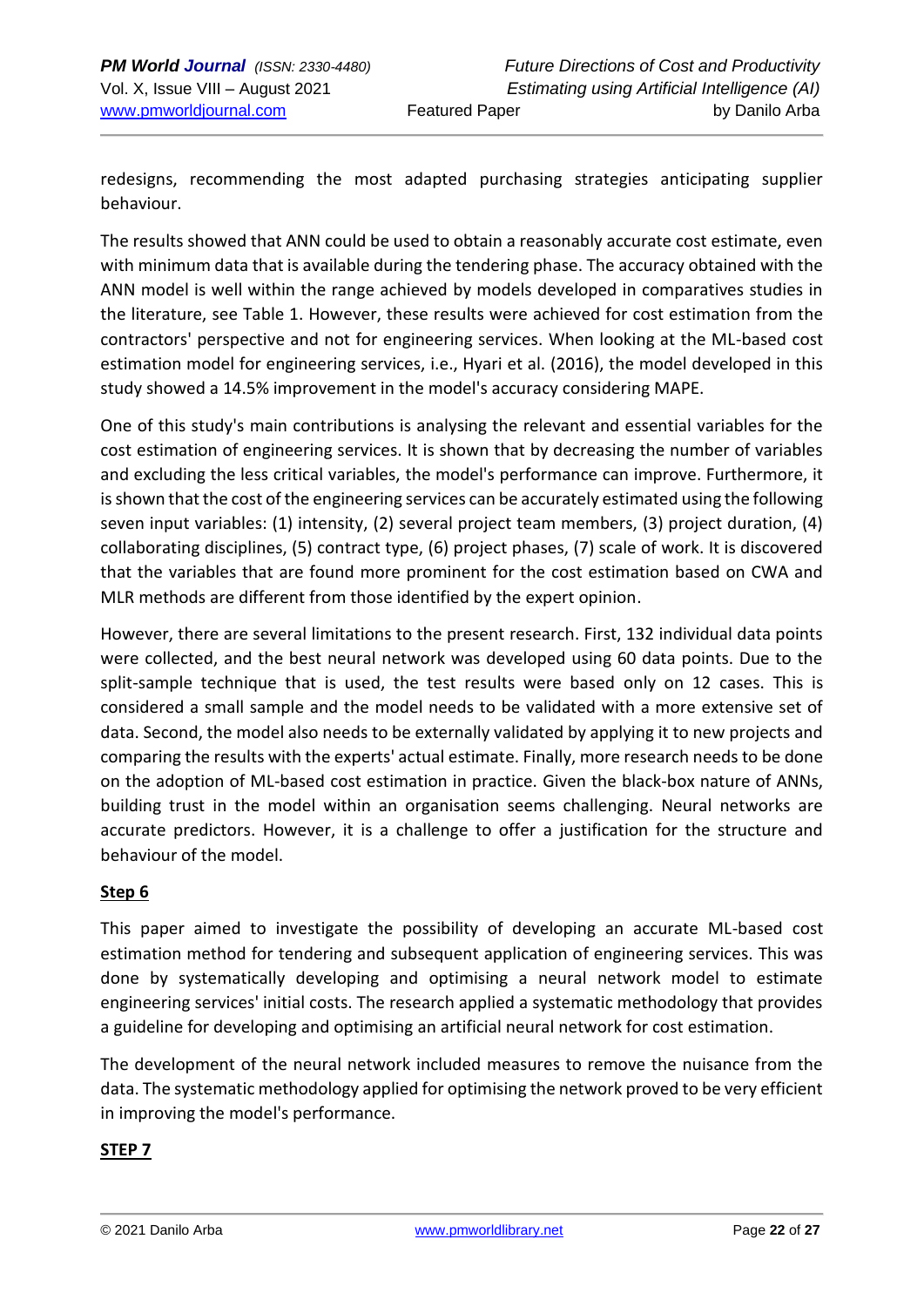So how can we leverage the use of artificial intelligence to:

- 1. Classify and categorise unclassified cost data from previous projects
- 2. Develop a statistical model for parametric estimation
- 3. Identify reference project class.

Subsequently, a heuristic method is developed to improve and fine-tune the performance of the model systematically. The findings eventually show that artificial neural networks (ANNs) can obtain a reasonably accurate cost estimate, even with small datasets. The model proposed in this paper performed better than those proposed in other similar works. The model developed in this study showed a 14.5% improvement in the model's accuracy, considering MAPE.

#### **CONCLUSION**

As we have concluded, it does not make sense that we oppose, in cost estimation, the analytical and statistical methods because they complement each other

, giving a better result.

On one side the statistical method, which is more consistent because it is based on observing what the actual data says, allows us to have a precise and quick evaluation that will support us in making the correct decisions in the product design or redesign processes. Simple to implement, it allows modelling many families of products and services in a non-intrusive way and without needing to acquire advanced technological expertise.

The analytical method allows obtaining encryption precisely reflecting the reality (or the simulation) of a process. On the other side, even if more tedious to implement, allows defining cost targets that we have to reach with explanatory factors using industrial parameters and benchmarks. In this sense, it is more appropriate to quantify technological breakthroughs and to lead industrial suppliers progress plans to bring them to the target. It is also more relevant to quantify technological innovations on which the company does not have a history.

Anyway, both deep learning and self-learning algorithms open new horizons and fields of study and applications that we can use in statistical models, particularly by sharing information between companies or between them and their suppliers.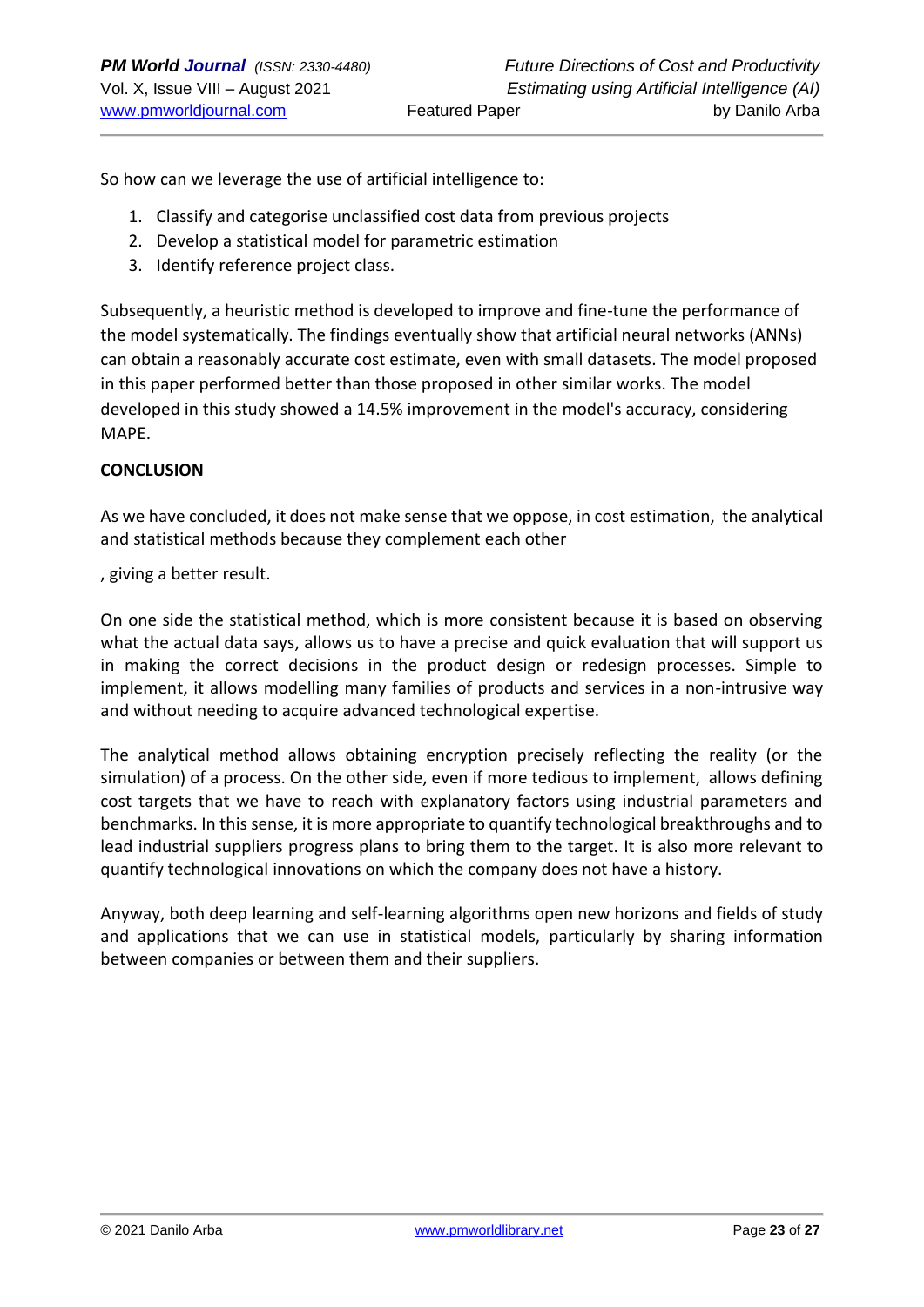#### **BIBLIOGRAPHY**

[1] What are artificial neural networks? (n.d.). Bernard Marr. [https://bernardmarr.com/default.asp?contentID=2126](about:blank)

[2] Great Wall of China. (n.d.). Mandala Projects. [https://mandalaprojects.com/ice/ice-cases/wall.htm](about:blank)

[3] Herodotus. (n.d.). Encyclopedia Britannica. [https://www.britannica.com/biography/Herodotus-](https://www.britannica.com/biography/Herodotus-Greek-historian)[Greek-historian](https://www.britannica.com/biography/Herodotus-Greek-historian)

[4] Egyptian art and architecture - The pyramid of Khufu. (n.d.). Encyclopedia Britannica. [h5tps://www.britannica.com/art/Egyptian-art/Pyramid-of-Khufu](https://www.britannica.com/art/Egyptian-art/Pyramid-of-Khufu)

[5] The Westcar papyrus. (2017, April 5). Ancient History Encyclopedia. [https://www.ancient.eu/The\\_Westcar\\_Papyrus/](about:blank)

[6] The Westcar papyrus and the miracle stories of the old kingdom. (2016, October 28). Ancient Origins | Reconstructing the story of humanity's past. [https://www.ancient-origins.net/artifacts-ancient](about:blank)[writings/westcar-papyrus-and-miracle-stories-old-kingdom-006895](about:blank)

[7] Project management triangle | Overview of triple constraints. (n.d.). StarAgile Consulting | Certification Training Courses[. https://staragile.com/blog/project-management-triangle](about:blank)

[8] What is artificial intelligence (AI)? (2020, June 3). [https://www.ibm.com/cloud/learn/what-is](about:blank)[artificial-intelligence](about:blank)

[9] What is the cost estimate? definition and meaning. (n.d.). BusinessDictionary.com. [https://www.businessdictionary.com/definition/cost-estimate.html](about:blank)

[10] W20.1 Budgeting continuous improvements and process estimating. (2020, September 26). Danilo Arba Blog. [https://www.daniloarba.com/post/copy-of-w20-1\\_budgeting-continuous-improvements](about:blank)[and-process-estimating](about:blank)

[11] What is a Cost Estimate? Guild of project controls compendium and reference (Car). (n.d.). Planning Planet | dedicated to Project Controls. [https://www.planningplanet.com/guild/gpccar/introduction-to](about:blank)[managing-cost-estimating-budgeting](about:blank)

[12] What is natural language processing? (2020, July 2). IBM - United States. [https://www.ibm.com/cloud/learn/natural-language-processing](about:blank)

[13] Seker, E. (2020, September 16). Artificial neural networks (ANN). Medium. [https://towardsdatascience.com/artificial-neural-networks-ann-21637869b306](about:blank)

[14] What is case-based reasoning (CBR)? Definition from WhatIs.com. (2019, August 16). SearchEnterpriseAI. [https://searchenterpriseai.techtarget.com/definition/case-based-reasoning-CBR](about:blank)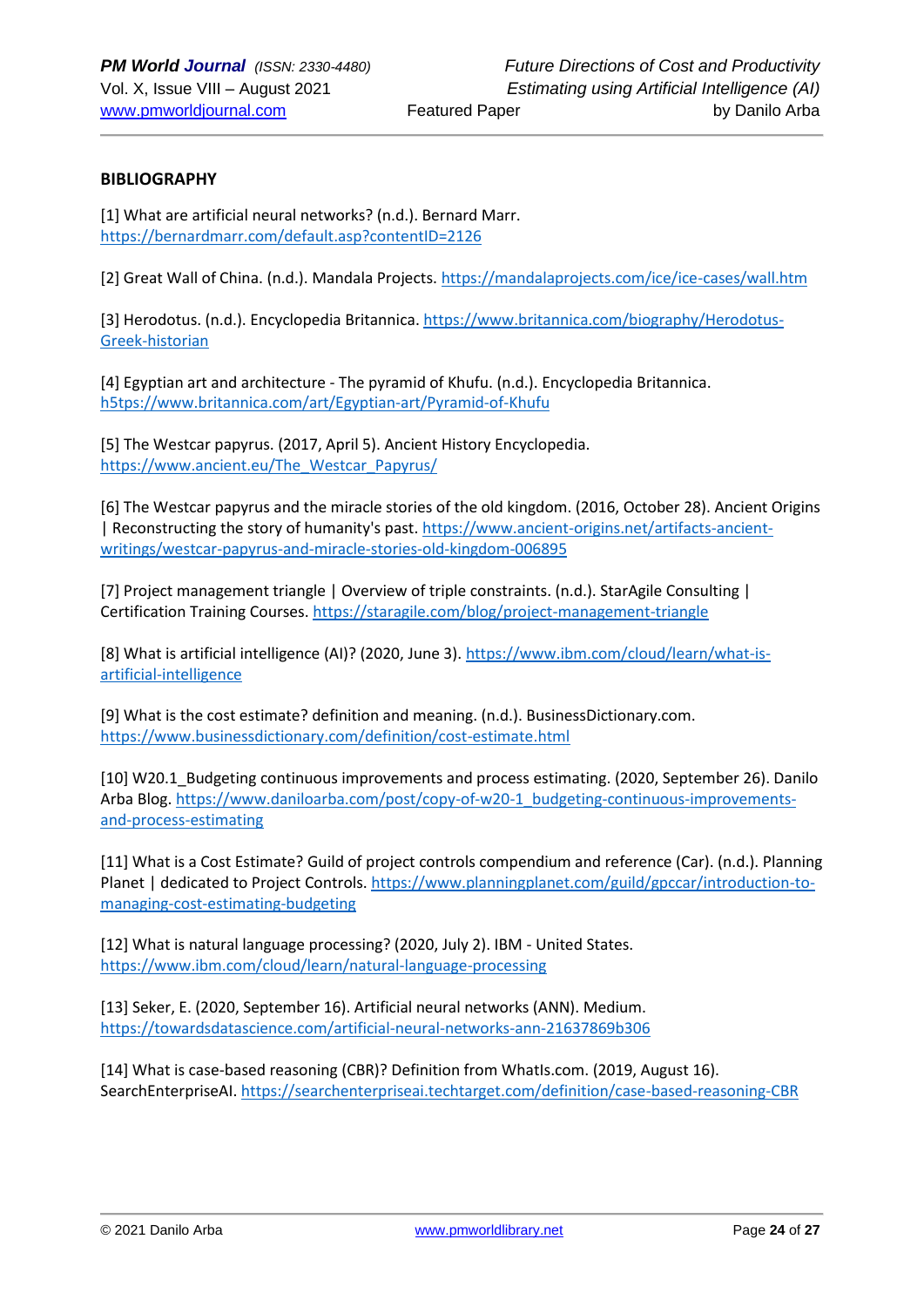[15] Similarity and metrics in case-based reasoning. (n.d.). ResearchGate. https://www.researchgate.net/publication/27827429 Similarity and metrics in casebased reasoning

[16] (PDF) Effort estimation using an analogy. (1996, April 25). ResearchGate. [https://www.researchgate.net/publication/3625950\\_Effort\\_estimation\\_using\\_analogy](about:blank)

[17] What is analytical estimating - definition of analytical estimating by business training. (n.d.). [https://www.businesstrainingcollege.com/business/Analytical-Estimating.htm](about:blank)

[18] Parametric estimating. (2008, January 15). Project Management Knowledge - Simply explained by a PMI-certified Project Manager[. https://project-management-knowledge.com/definitions/p/parametric](about:blank)[estimating/](about:blank)

[19] Knowledge-based systems. (n.d.). [https://www.journals.elsevier.com/knowledge-based](https://www.journals.elsevier.com/knowledge-based-systems#:~:text=Knowledge-based%20Systems%20is%20an%20international%20and%20interdisciplinary%20journal,research%20in%20knowledge-based%20and%20other%20artificial%20intelligence%20techniques-based)[systems#:~:text=Knowledge](https://www.journals.elsevier.com/knowledge-based-systems#:~:text=Knowledge-based%20Systems%20is%20an%20international%20and%20interdisciplinary%20journal,research%20in%20knowledge-based%20and%20other%20artificial%20intelligence%20techniques-based)[based%20Systems%20is%20an%20international%20and%20interdisciplinary%20journal,research%20in](https://www.journals.elsevier.com/knowledge-based-systems#:~:text=Knowledge-based%20Systems%20is%20an%20international%20and%20interdisciplinary%20journal,research%20in%20knowledge-based%20and%20other%20artificial%20intelligence%20techniques-based) [%20knowledge-based%20and%20other%20artificial%20intelligence%20techniques-based](https://www.journals.elsevier.com/knowledge-based-systems#:~:text=Knowledge-based%20Systems%20is%20an%20international%20and%20interdisciplinary%20journal,research%20in%20knowledge-based%20and%20other%20artificial%20intelligence%20techniques-based)

[20] Evolutionary system. (n.d.). \* Home. [https://en.mimi.hu/artificial\\_intelligence/evolutionary\\_system.html](about:blank)

[21] Hybrid artificial intelligence system for the design of highly-automated production systems. (n.d.). ScienceDirect.com | Science, health and medical journals, full-text articles and books. [https://www.sciencedirect.com/science/article/pii/S2351978918313684](about:blank)

[22] What are artificial neural networks? (n.d.). Bernard Marr. [https://bernardmarr.com/default.asp?contentID=2126](about:blank)

[23] Multiple regression analysis. (n.d.). ScienceDirect.com | Science, health and medical journals, fulltext articles and books. [https://www.sciencedirect.com/topics/economics-econometrics-and](about:blank)[finance/multiple-regression-analysis](about:blank)

[24] What is case-based reasoning (CBR)? Definition from WhatIs.com. (2019, August 16). SearchEnterpriseAI. [https://searchenterpriseai.techtarget.com/definition/case-based-reasoning-](about:blank#:~:text=%20case-based%20reasoning%20%28CBR%29%20%201%20Four%20step,to%20CBR.%20On)[CBR#:~:text=%20case](about:blank#:~:text=%20case-based%20reasoning%20%28CBR%29%20%201%20Four%20step,to%20CBR.%20On)[based%20reasoning%20%28CBR%29%20%201%20Four%20step,to%20CBR.%20On](about:blank#:~:text=%20case-based%20reasoning%20%28CBR%29%20%201%20Four%20step,to%20CBR.%20On)

[25] Cheng MY, Tsai HC, Sudjono E. 2010. Conceptual cost estimates using evolutionary fuzzy hybrid neural network for projects in the construction industry

[26] Günaydin HM, Doğan SZ. 2004. A neural network approach for early cost estimation of structural systems of buildings.

[27] Perceptrons & multi-layer Perceptrons: The artificial Neuron - MissingLink. (n.d.). MissingLink.ai. [https://missinglink.ai/guides/neural-network-concepts/perceptrons-and-multi-layer-perceptrons-the](about:blank)[artificial-neuron-at-the-core-of-deep-learning/](about:blank)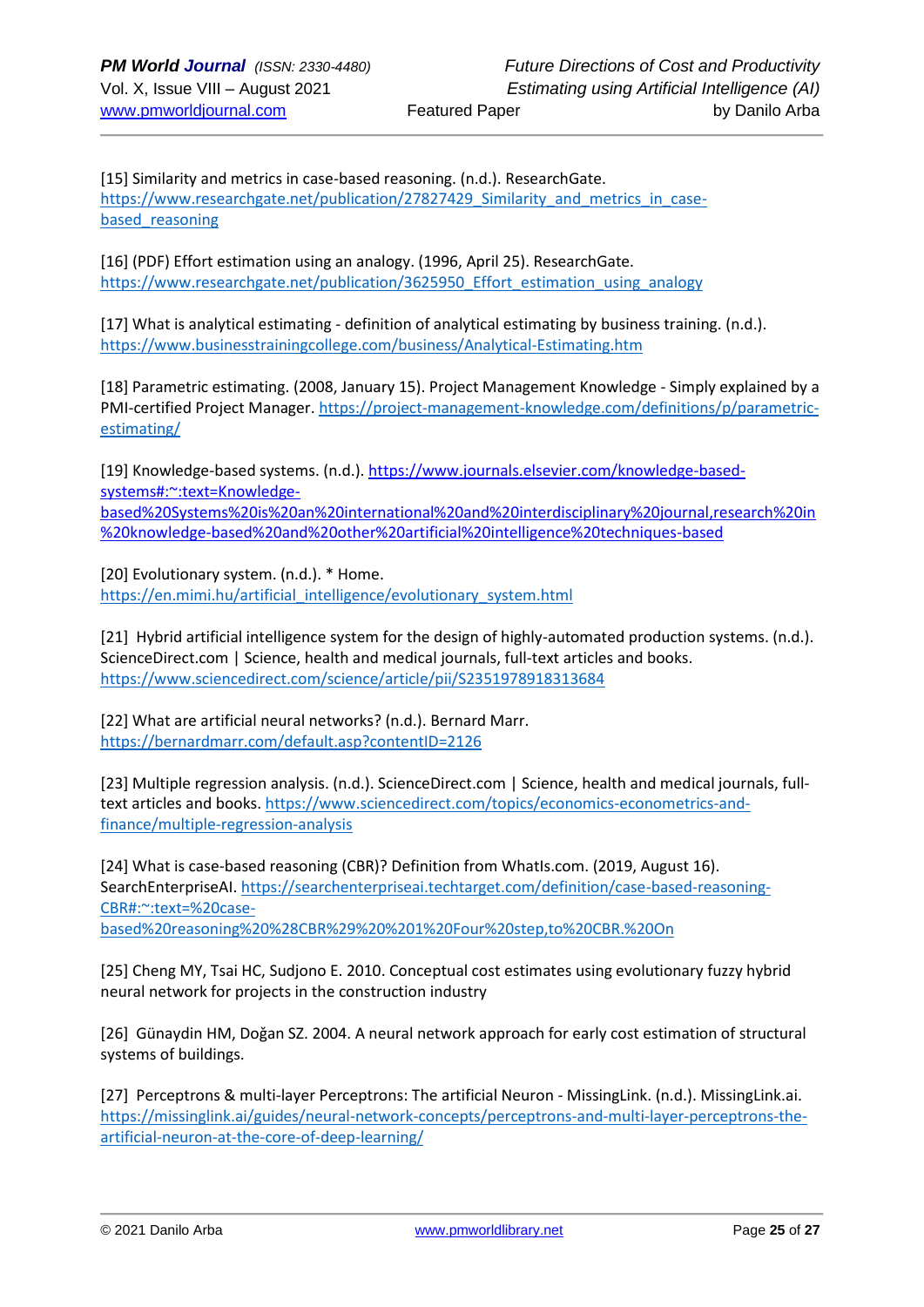[28] Hagan MT, Demuth HB, Beale MH, Orlando DJ. 2014. Neural network design. 2nd ed. Natick, Massachusetts, United States: MathWorks.

[29] Model development, by author

[30] Project value range, selection of range, by author

[31] Complexity rating for projects & programs: GAPPS. (2016, September 13). Global Alliance for the Project Professions[. https://globalpmstandards.org/tools/complexity-rating/](https://globalpmstandards.org/tools/complexity-rating/)

[32] Complexity rating for projects & programs: GAPPS. (2016, September 13). Global Alliance for the Project Professions[. https://globalpmstandards.org/tools/complexity-rating/](https://globalpmstandards.org/tools/complexity-rating/)

[33] Levenberg-Marquardt backpropagation - MATLAB trail - MathWorks Italia. (n.d.). MathWorks - Creatori di MATLAB e Simulink - MATLAB e Simulink - MATLAB & Simulink. [https://it.mathworks.com/help/deeplearning/ref/trainlm.html](about:blank)

[34] Bayesian regularisation backpropagation - MATLAB trainer. (n.d.). MathWorks - Makers of MATLAB and Simulink - MATLAB & Simulink. [https://www.mathworks.com/help/deeplearning/ref/trainbr.html;jsessionid=e4358f31](about:blank)

[35] How to use resilient backpropagation to train neural networks -- Visual studio magazine. (2015, March 1). Visual Studio Magazine. [https://visualstudiomagazine.com/articles/2015/03/01/resilient](about:blank)[back-propagation.aspx](about:blank)

[36] Mean absolute percentage error (MAPE). (2020, September 5). Statistics How To. [https://www.statisticshowto.com/mean-absolute-percentage-error-mape/](about:blank)

[37] Optimising connection weights in neural networks using the whale optimisation algorithm. (n.d.). Soft Computing[. https://link.springer.com/article/10.1007/s00500-016-2442-1](about:blank) 

[38] Multiple linear regression analysis. (n.d.). ScienceDirect.com | Science, health and medical journals, full-text articles and books[. https://www.sciencedirect.com/topics/medicine-and-dentistry/multiple](about:blank#:~:text=%20Multiple%20Linear%20Regression%20Analysis%20%201%20Individualizing,Techniques.%20G.%20Hanrahan%2C%20...%20%20...%20More%20)[linear-regression-](about:blank#:~:text=%20Multiple%20Linear%20Regression%20Analysis%20%201%20Individualizing,Techniques.%20G.%20Hanrahan%2C%20...%20%20...%20More%20)

[analysis#:~:text=%20Multiple%20Linear%20Regression%20Analysis%20%201%20Individualizing,Techniq](about:blank#:~:text=%20Multiple%20Linear%20Regression%20Analysis%20%201%20Individualizing,Techniques.%20G.%20Hanrahan%2C%20...%20%20...%20More%20) [ues.%20G.%20Hanrahan%2C%20...%20%20...%20More%20](about:blank#:~:text=%20Multiple%20Linear%20Regression%20Analysis%20%201%20Individualizing,Techniques.%20G.%20Hanrahan%2C%20...%20%20...%20More%20)

[39] A gentle introduction to the bootstrap method. (2019, August 8). Machine Learning Mastery. [https://machinelearningmastery.com/a-gentle-introduction-to-the-bootstrap](about:blank#:~:text=%20Specifically%2C%20you%20learned)[method/#:~:text=%20Specifically%2C%20you%20learned](about:blank#:~:text=%20Specifically%2C%20you%20learned)